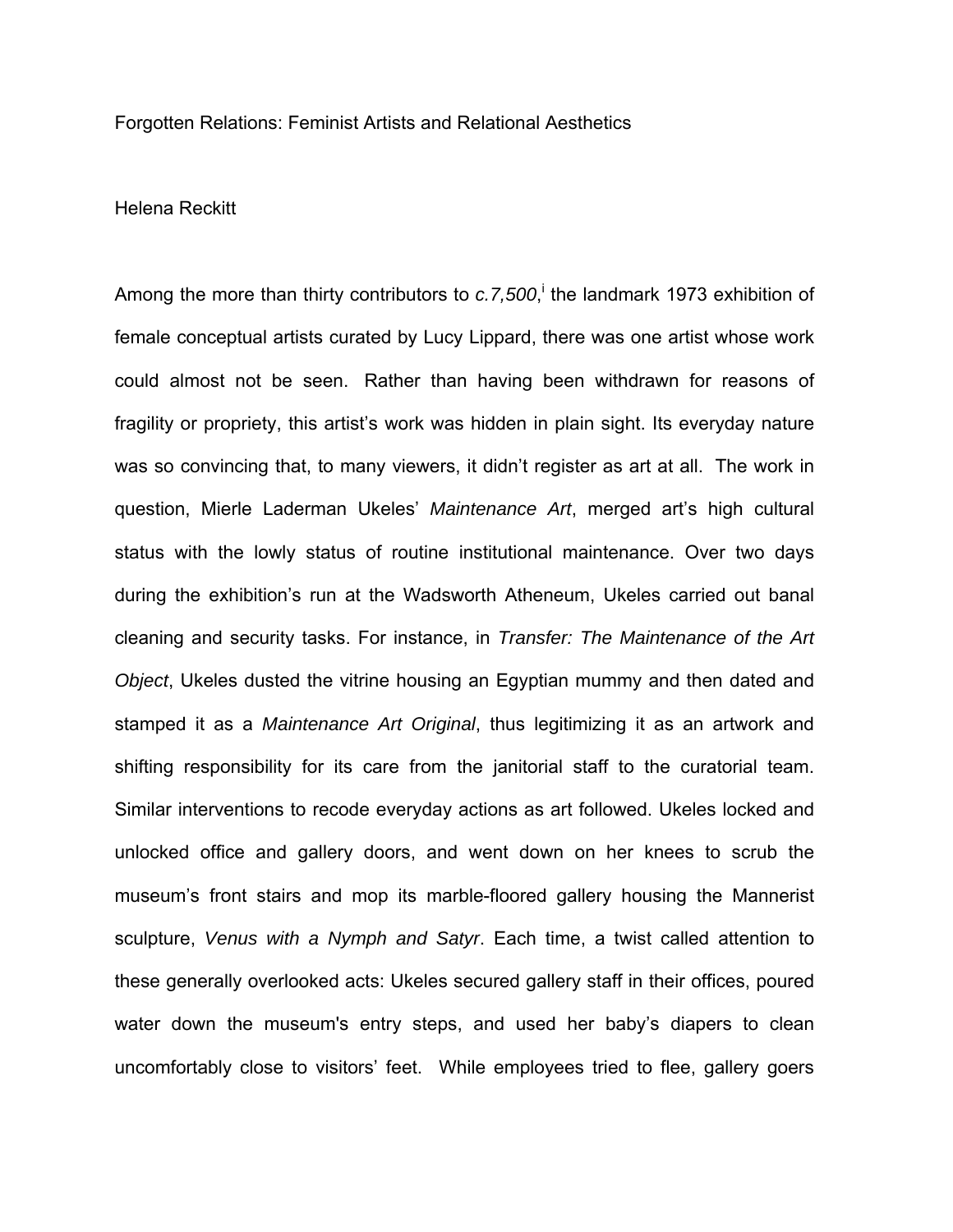calmly viewed pictures, apparently unaware of the art being made beneath them – although photographs of the event show children cheerfully mopping alongside Ukeles.

In the years leading up to *c.7,500* even the art world found Ukeles's work a little hard to believe. Having read about Ukeles in an article discussing the avantgarde's demise, Lippard called the artist and asked, 'Are you real, or did Jack Burnham make you up?'.<sup>ii</sup> Burnham's article highlighted Ukeles's critique of the modernist denial of maintenance labour, which she had launched in her 1969 *Manifesto for Maintenance Art 1969!: 'Care' A Proposal for an Exhibition*. Having recently become a mother, Ukeles realized that the principles of artistic liberation and autonomy that she was schooled in conflicted with her new domestic responsibilities. Trying to eke out studio time would not change her situation. Instead, in a Duchampian gesture of appropriation and performativity, she announced her decision to recode all her activities as 'art'. The *Manifesto* rejected habitual distinctions between avant-garde progress and the cyclical processes of affective labour, recognizing that: 'Avant-garde art, which claims utter development, is infected by strains of maintenance ideas, maintenance activities, and maintenance materials'. Pointing to the cleaning and care that sustained artistic and left-wing culture—and anticipating the Wages for Housework campaign that began the following year—the *Manifesto* pointed to 'The sour ball of every revolution', namely, 'who's going to take out the trash on Monday morning?'.

Ukeles' interest in categories of clean and unclean—what the anthropologist Mary Douglas terms 'matter out of place'<sup>iii</sup> —converged on the Egyptian mummy, an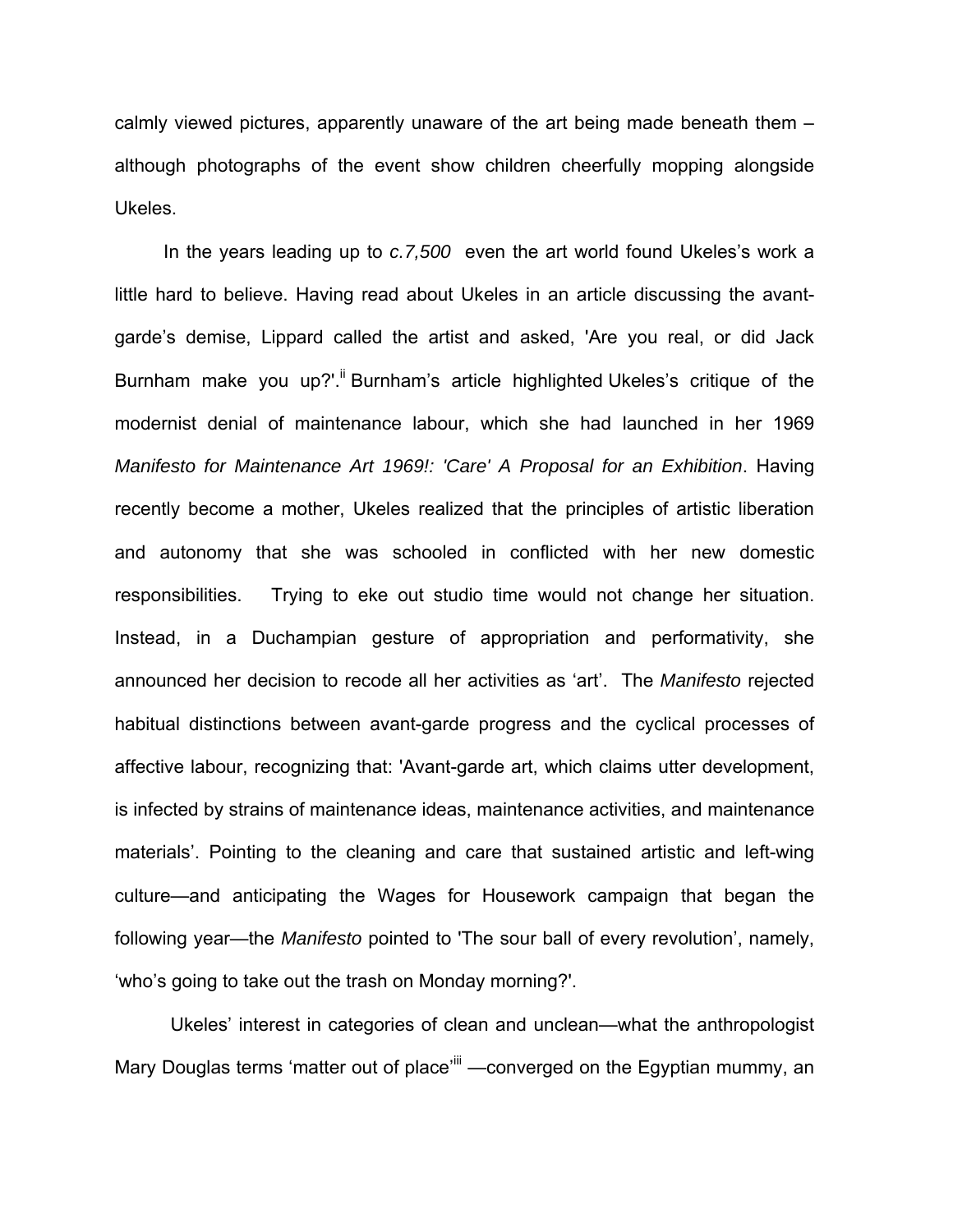abject corpse that cleansing and preservation transformed into a revered artifact. By recoding her bodily labour as art, Ukeles also revised Hannah Arendt's distinction between 'labour', which concerns life and death's eternal processes, and 'work', which produces objects and things.<sup>iv</sup> Moreover, Ukeles linked domestic work to that of producing and sustaining human labour—the labour of creating life. While acknowledging women's complicity in maintaining male domination, Ukeles did not condemn women as passive, but placed the power for renaming and revaluing their activities in their hands.

Working at the threshold to the museum, Ukeles drew attention to institutional mechanisms of inclusion and exclusion, validation and denial. As she has recalled:

> These were the days of the Vietnam War, when institutions by their very nature were understood to be inherently corruptible. During these days many artists (myself among them) chose to do most of their work in the streets. We were very wary of 'going inside.' We dematerialized our art as much as we could. We needed to be unfettered, unowned. $^{\vee}$

Her actions underscored the institution's contradictory role as champion of artistic expression, cultural gatekeeper, and preserver of the past. Focusing on the 'supplement', Ukeles mirrored conceptual art's inscription within walls, floors and other architectural or decorative surfaces. But here the supplement concerns the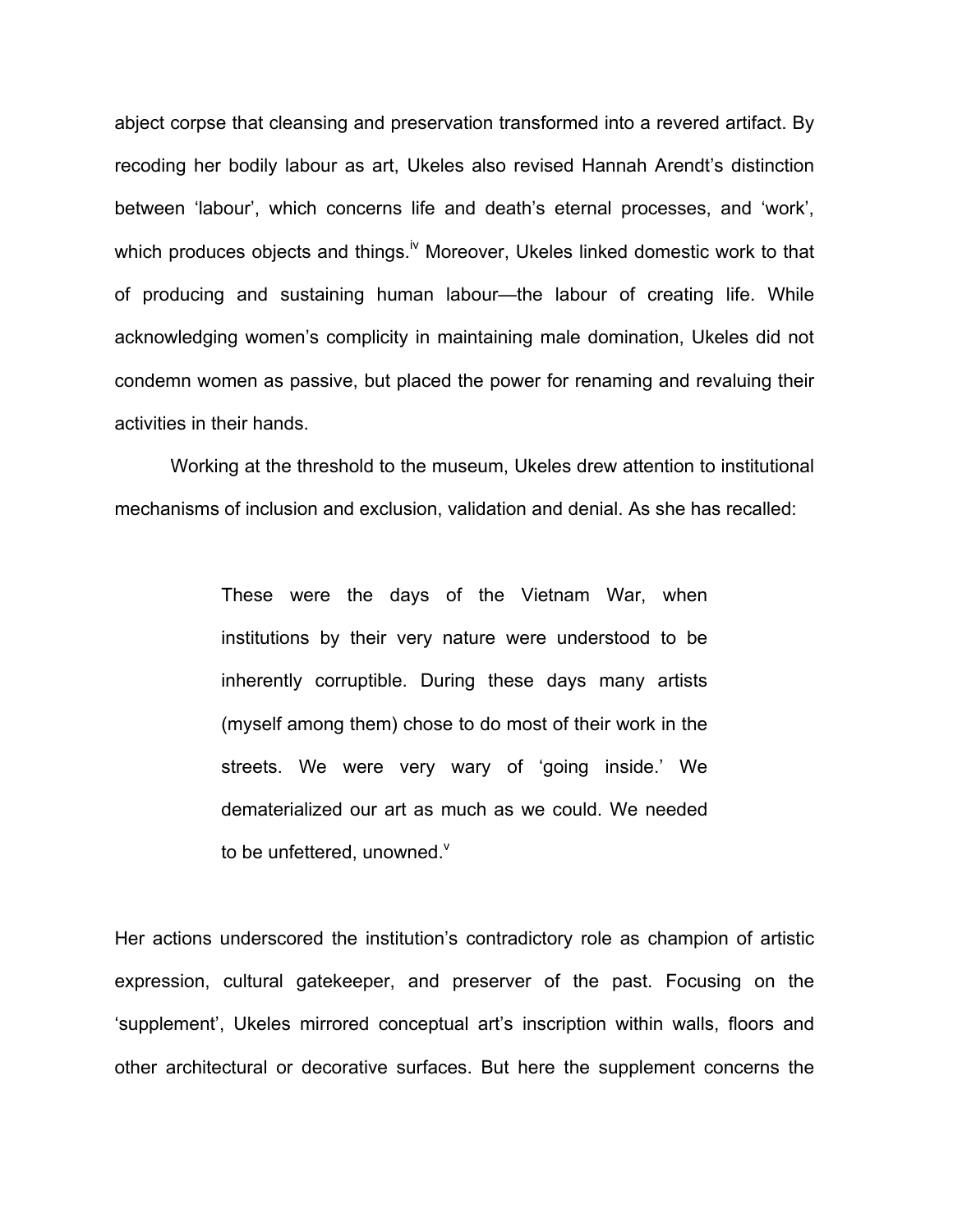'back half': invisible human efforts. Vi As such, Ukeles also critiqued minimalist and process art's disavowal of labour, which had created a situation in which artists were 'lifting industrial processes and forgetting about the whole culture that they come out of. So Serra was this steel worker without the work, without the workers. And Judd was this carpenter without workers.' Vil

# Marking absence

Although unnoticed by many museum visitors, and barely recorded in the museum archives,<sup>viii</sup> Maintenance Art's critique of 'art's' division from 'work' resonated within feminist, performance and environmental circles. Some twenty years later, Janine Antoni's *Loving Care*, 1992, riffed on Ukeles's tribute to the low-down work of female domesticity. Saturating her hair with Loving Care dye, Antoni used it to clean the gallery floor, crawling backwards and dragging a bucket of dye behind her.<sup>ix</sup> Photographs from the opening night depict guests edged into a corner by the leotard-clad artist, who eventually pushed them from the room.

 Antoni's actions feminized several iconic moments of male-dominated modernism, from Jackson Pollock's paint poured down a stick onto the canvas to Franz Kline's black brushstrokes on white, and Yves Klein's 'living paintbrushes'. Recording her actions in permanent dye that will nonetheless fade with time, Antoni registered the unstable processes of memory and memorial, including her former ignorance of feminist art. Her teacher, artist Mira Schor, had urged her to research artists like Ana Mendieta, Hannah Wilke, and Carolee Schneemann. 'I looked at this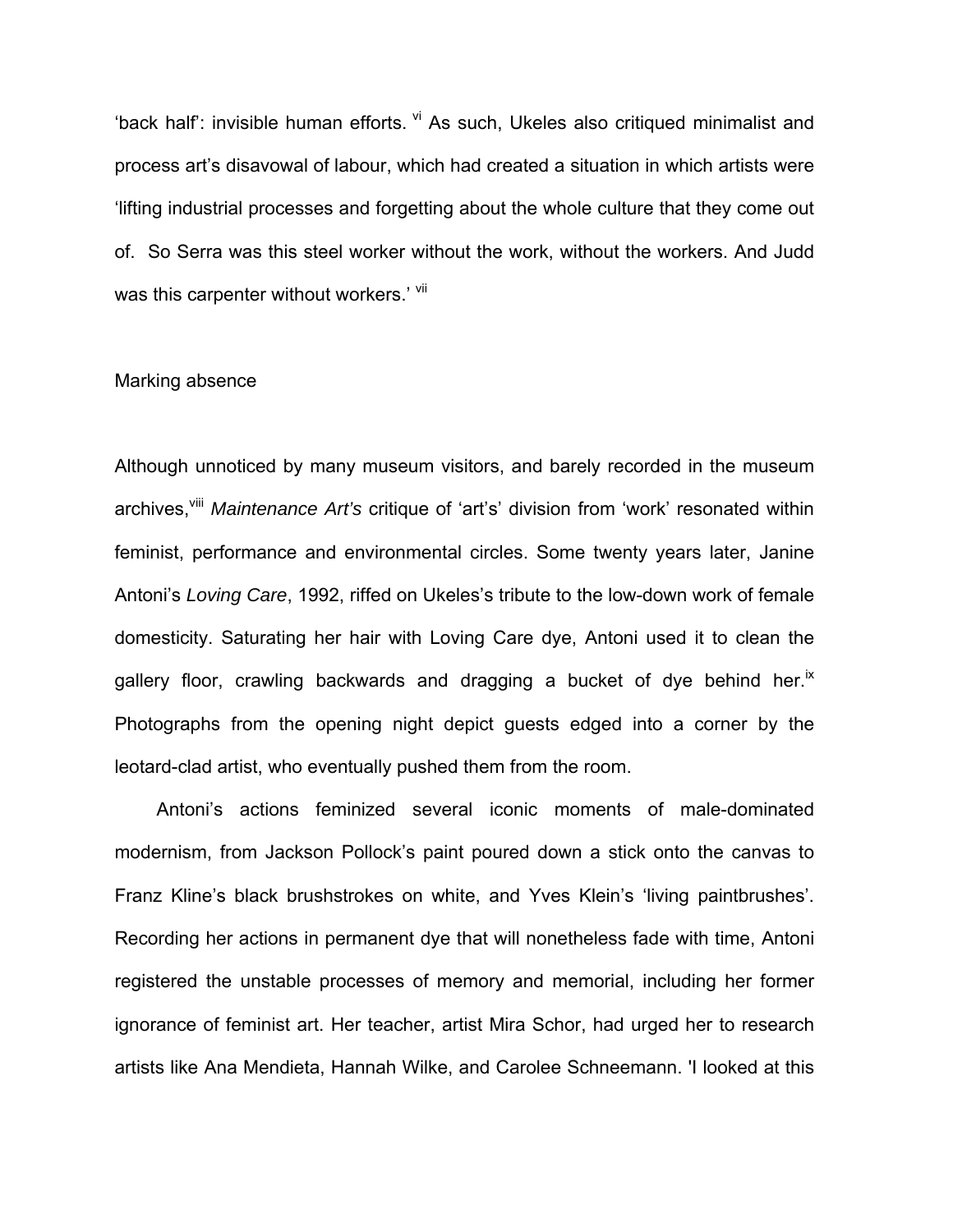work', Antoni remarked, 'and I thought, "I'm making the work of the seventies."<sup>\*</sup> In an act that is elegant and abject, seductive and antagonistic, assertive and subservient, Antoni performed a link to these pioneering artists, an act of 'loving care' that pays them their belated due.

Yet, at that moment, the feminist advances upon which Antoni built were under attack. In the same year as *Loving Care*, Susan Faludi chronicled the intensifying anti-feminist climate in *Backlash: The Undeclared War against American Women*. A 1998 article about Antoni*,* 'ART; Women's Work (or Is It Art?) Is Never Done', by Kay Larson, remarked on this period of backsliding. Larson also referenced Lippard's 1993 essay, 'Moving Targets/Concentric Circles', which called for the continuation of the women's movement at a time when it was 'painfully obvious that a woman's work is never done.<sup>'xi</sup> These anxieties about feminism's denigration and survival echo in Antoni's powerful yet vulnerable homage.

# Micro-utopias and social relations

The early 1990s, as a moment of feminist/anti-feminist recovery and counterpunch, coincided with critic/curator Nicholas Bourriaud's elaboration of his interest in socially-oriented art that he termed 'relational aesthetics'. Starting with his contribution to the *Aperto* section of the 1993 Venice Biennale, and including such group exhibitions as *Commerce* at Espace St Nicolas in Paris, 1994, and *Traffic* at CAPC Musée d'art contemporain de Bordeaux, 1996, Bourriaud heralded a younger generation of artists whose art echoed the networked, do-it-yourself relations of the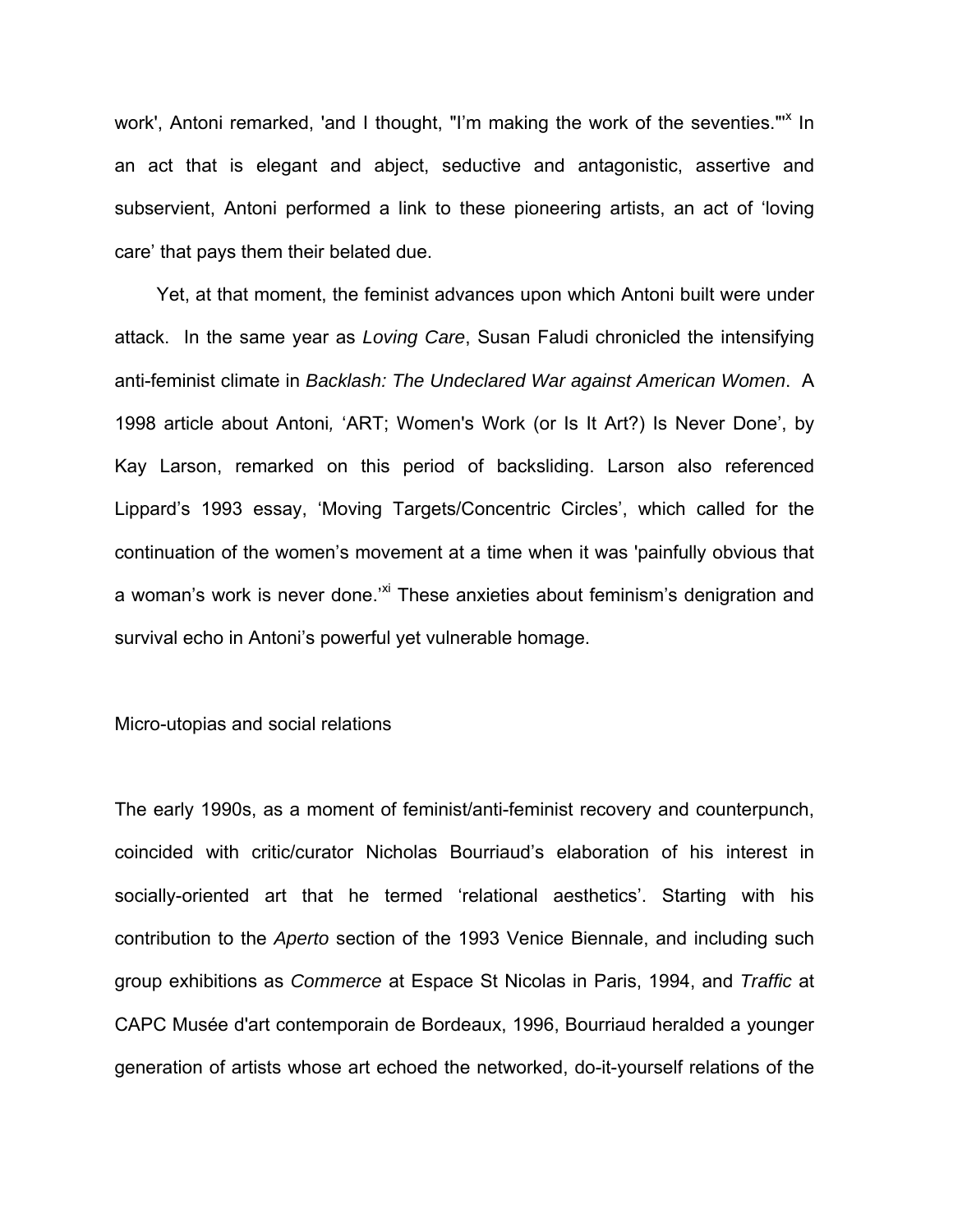burgeoning Internet age. For Bourriaud, the network captured both how people operate within social systems and the open-ended circulation and mutation of objects, images and ideas in the information era. Reflecting the shift from a First-World economy based in manufacturing and Fordist production to one grounded in personal services and human encounters, relational aesthetics positioned viewers not as autonomous beholders of static works, but as active co-participants and coproducers of art's meaning. Bourriaud tracked this trend in his 1998 essay collection *Esthétique relationnelle*, which was published in English in 2002.

Bourriaud's exhibitions shifted attention away from the focus on the artist's body seen in the works of Antoni (and Ukeles) to forms of interaction between members of the public. Emphasizing temporal above spatial conditions, his uncluttered installations, with their notable absence of dividing walls,<sup>xii</sup> evoked the mood of a flea market. His exhibitions were designed to encourage visitors to sit, read, talk, eat, listen to music and engage in other everyday activities, in a manner recalling the tactical occupation of city space described in Michel de Certeau's *The Practice of Everyday Life* (French 1980; English 1984). From Felix Guattari, Bourriaud borrowed the term 'everyday micro-utopias' to favour 'small local stories and gestures over the greater ambitions and metanarratives associated with modernity', as Kathleen Ritter observes.<sup>xiii</sup> So visitors to *Traffic* could receive floor plans by Dominique Gonzalez-Foerster based on their childhood homes, rifle through books and second-hand ephemera gathered in East Berlin by Christine Hill, gather sheets of paper from one of Felix Gonzalez-Torres' *Stacks*, or converse with Jes Brinch and Henrik Plenge Jakobsen inside their live-in installation, *Alternative*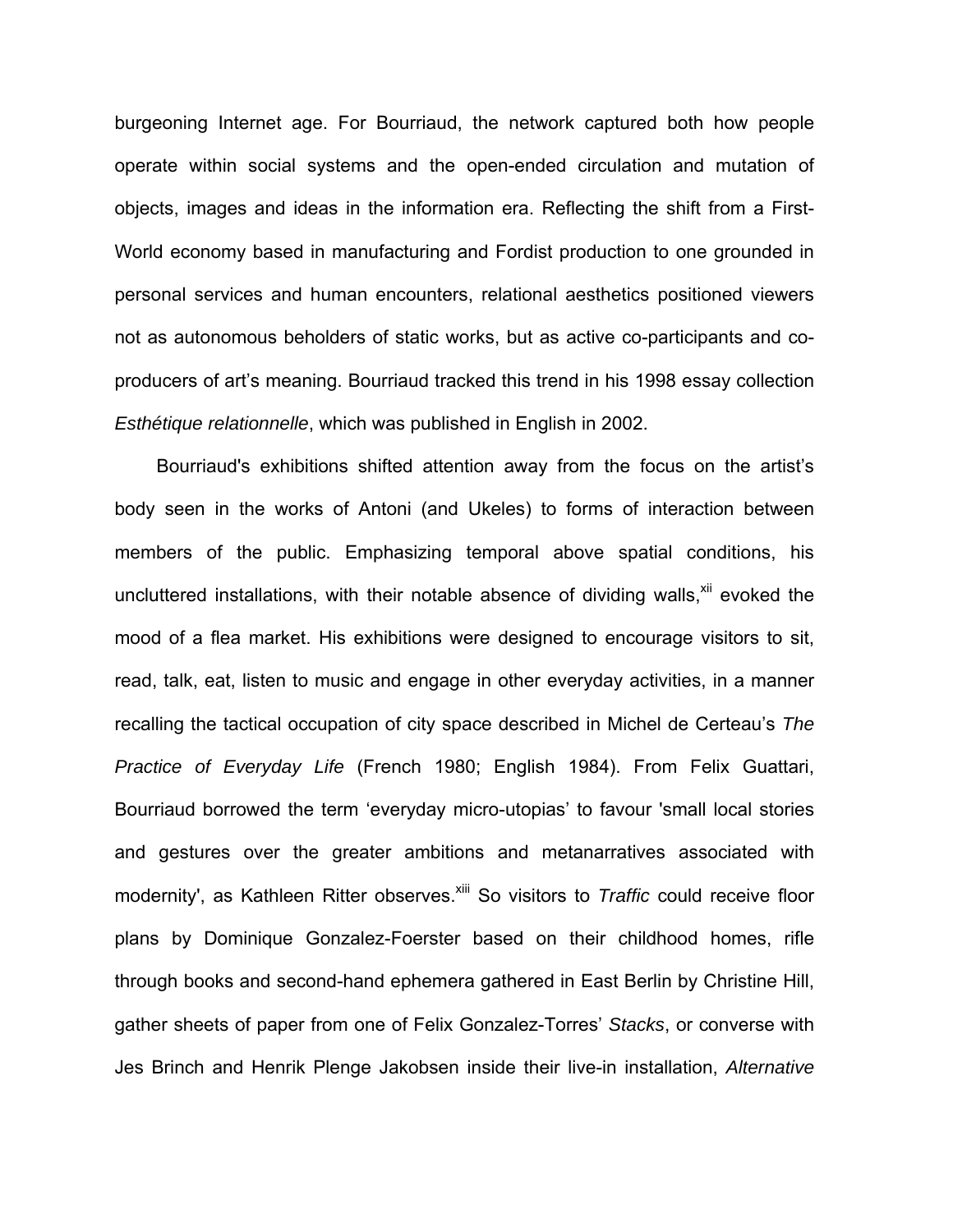*Society.xiv Traffic* also featured Rirkrit Tiravanija, who is probably the definitive relational artist, and whose work illustrates the cover of Bourriaud's book (which Tiravanija nonetheless claims not to have read).<sup>xv</sup> Tiravanija's gallery installations involving free Thai curries, table tennis games or —as in *Traffic*—mini-bars with furniture fabricated from cardboard, exemplify Bourriaud's interest in art that performs, rather than depicts, human encounters and that eschews didacticism and overt political content. George Baker, in a 2004 issue of *October*, relates the rise of this trend to the failure of the French Left to challenge society's drift towards neoliberalism.<sup>xvi</sup> Subsequently, Liam Gillick, in his retort to Claire Bishop's 'Antagonism and Relational Aesthetics', which appeared in the Baker-edited *October* issue that dealt largely with Bourriaud's ideas about relational art, pointed to artists who resist direct representation and transparency by adopting 'veils and meanderings' as more effective aesthetic means to intervene in 'the chaotic ebb and flow of capitalism'.<sup>xvii</sup> Few could have anticipated the eventual impact of Bourriaud's ideas, given their initial lukewarm reception. Reviewing the CAPC show in *frieze*, Carl Freedman concluded, 'With the primary beneficiaries of "Traffic" tending to be the participating artists and their associates, Bourriaud may need to look at what actually constitutes the socio-political determinants of his "interhuman space".<sup>'XVIII</sup> Neither were all the exhibiting artists convinced of Bourriaud's premise. After four initial days of public events, the only artists left producing interactive gallery projects were Brinch and Jakobsen. 'We were reduced to actors performing in a sculpture', they recalled, and decided to leave Bordeaux early.<sup>xix</sup> When *Esthétique relationnelle*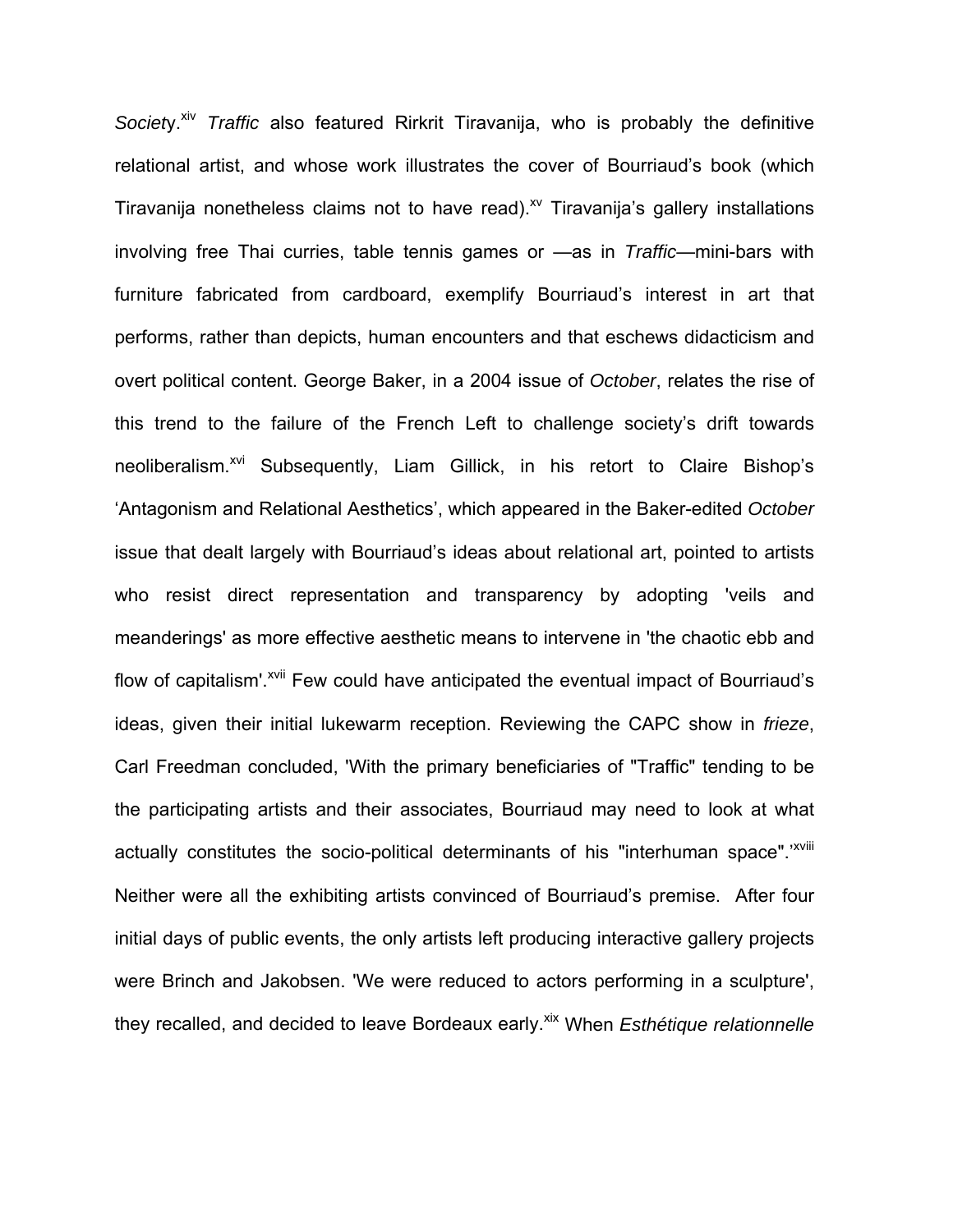was published, neither it, nor its subsequent English translation, were reviewed in the art press, Bourriaud has claimed. $^{xx}$ 

Yet *Relational Aesthetics*' influence soon became undeniable. Despite – or perhaps thanks to – its fragmented and impressionistic nature, it became seen as 'the definitive text of relational practice.<sup>'xxi</sup> As inaugural Directors of the Palais de Tokyo in Paris from 1999 to 2006, Bourriaud and Jerôme Sans (his co-editor of *Documents sur l'art*, where many of his essays first appeared) tested their ideas. Housed in a deliberately unfinished former grand pavilion, the institution fostered relational artworks within a laboratory environment, commissioning Michael Lin to design a floral café floor, and establishing a gallery schedule that abandoned 'bankers' hours' to remain open from noon until midnight.

At once elusive and polemical, Bourriaud's consideration of a specific group of artists rapidly broadened to become a catch-all term that referred to a wide range of practices – from gallery-based social installations that matched Bourriaud's definition to community-oriented, activist, public and site-reflexive projects that had little to do with it. Part of relational aesthetics' influence stems from the time that it took the kind of socially-based curatorial platforms which curators in continental Europe like Maria Lind and Hans Ulrich Obrist had developed extensively throughout the 1990s to reach the UK and North America.<sup>xxii</sup> That the *anyspacewhatever* survey of relational art opened in 2008 at New York's Guggenheim Museum hints at its delayed trans-Atlantic passage. So in Anglo-American art circles, Bourriaud's text was greeted as a valuable introduction to an unfamiliar field. To many it seemed to offer a new approach to process, time and experience-oriented art that aesthetic criticism's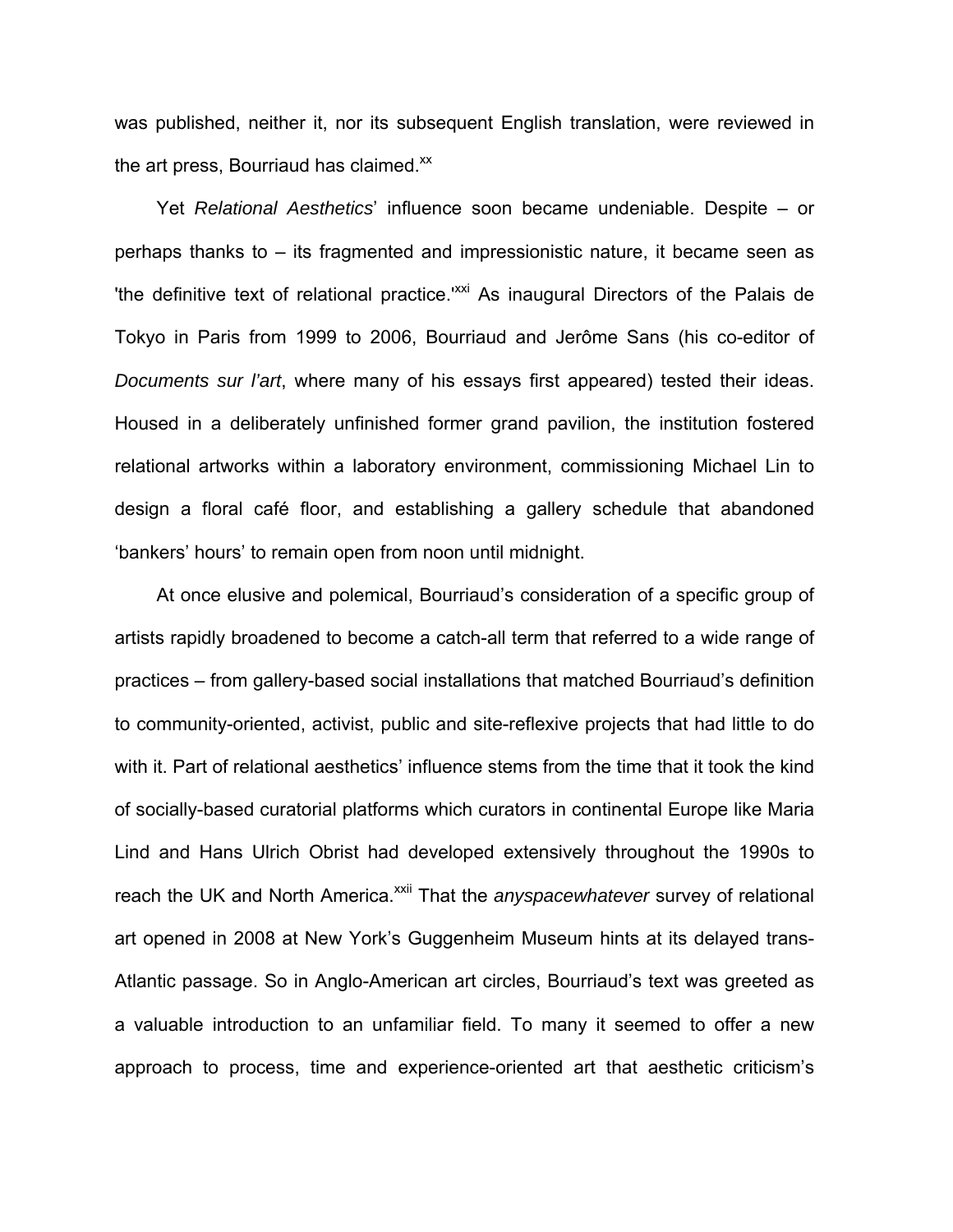emphasis on the static object of contemplation had hitherto found difficult to evaluate. Where public and community art had become mired in bureaucratic requirements of accessibility, populism and usefulness—what Mark Fisher has termed 'a culture of aims and objectives'—Bourriaud's projects seemed refreshingly free of dogma and didacticism. <sup>xxiii</sup> Embracing the social and gesturing towards the collective, but operating largely in the gallery and highlighting the work of individual artists (many of whom were highly successful), Bourriaud's approach dovetailed with the art market's operations and mentality.

## Memory lapse

Yet while Bourriaud championed key contemporary artists, he disregarded practitioners and movements from former eras. Where Antoni looked back in order to move forward, Bourriaud claimed that relational artists 'in no way draw sustenance from any re-interpretation of this or that past aesthetic movement.<sup>'XXIV</sup> The absence of feminism is especially problematic in this context given how closely Bourriaud's projects emulate forms of affective and immaterial work that have long been areas of female activity and feminist analysis. Bourriaud thus reiterates the classic capitalist exploitation of not only those who work directly for capitalism, by creating surplus value, but also domestic labourers of social reproduction who don't. In Bourriaud's critical and curatorial projects, the gender politics of all featured artists' work went unexamined. Bourriaud even discussed Christine Hill, whose art mimicked classically female service roles such as masseuse, aerobics instructor,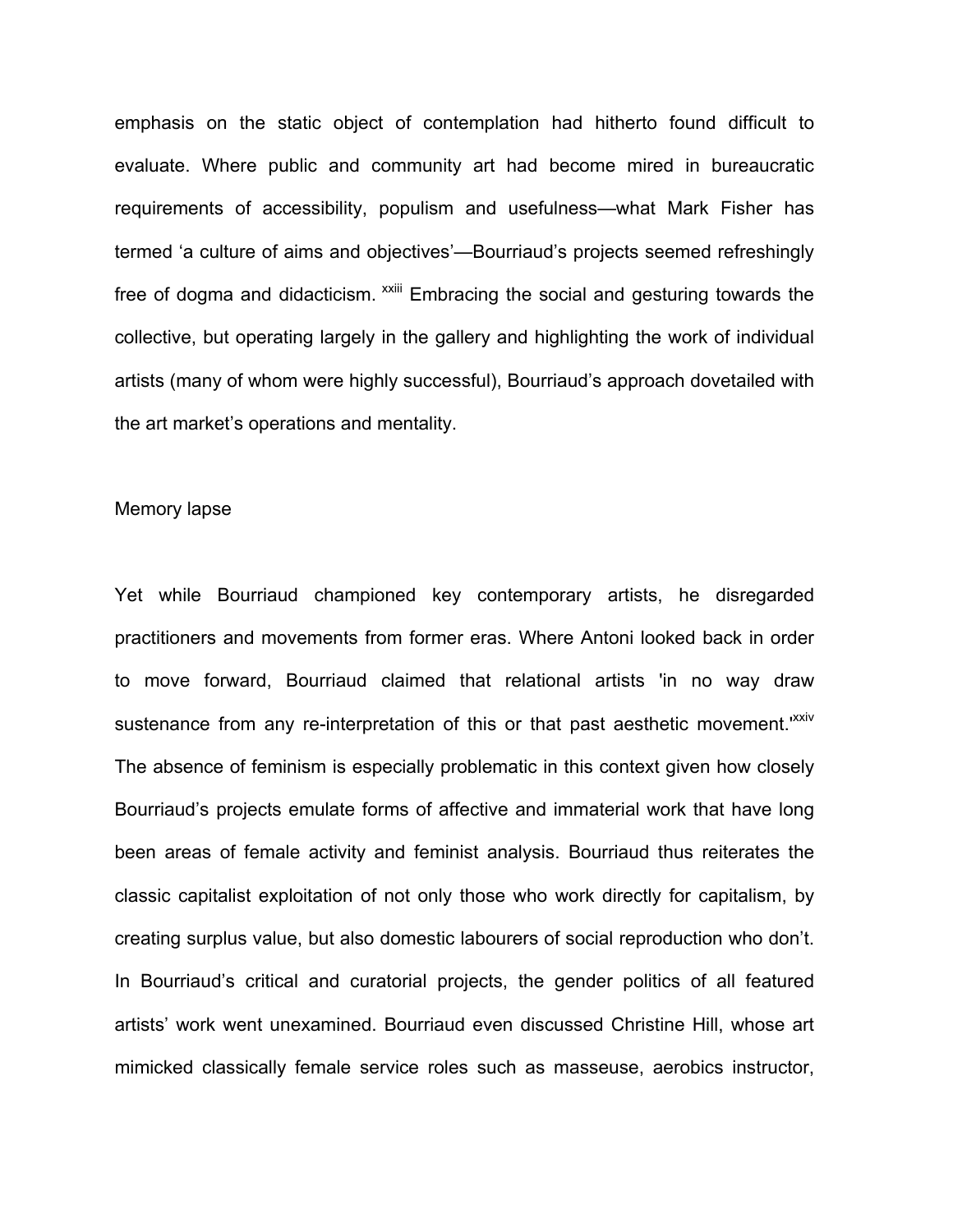tour guide, librarian and sales assistant, in gender-free terms. He introduces Hill by suggesting that: 'Through little services rendered, the artists fill in the cracks in the social bond.<sup>'xxv</sup> This blandly ameliorative view denies her art's feminist analysis of how certain tasks, objects and people are rewarded and others are devalued, as well as her attention to the service-nature of the contemporary artist's labour.

*Relational Aesthetics* presents the artist as a universal figure, unmarked by sex, race or class. In his book Bourriaud dismisses 'feminism, anti-racism and environmentalism' as 'the most die-hard forms of conservatism', characterizing them as 'lobbies playing the power game by enabling it never to have to call itself into question in a structural way.'xxvi In another bizarre interpretation, Bourriaud writes off what he sees as efforts to reduce the art of Gonzalez-Torres 'to a neo-formalist set of problems or an agenda for gay activism', while praising Gonzalez-Torres's work's 'ability to side-step community-oriented identifications to get to the heart of the human experience.'xxvii Bourriaud's account of Gonzalez-Torres's *Stacks* and candy spills as vulnerable to disappearance at the hands of visitors who take them away with them negates the role played by gallery staff in replenishing them, Shannon Jackson points out. This is a symptom of Bourriaud's blindness to the role of human and institutional structures of maintenance and support, Jackson argues, in a compelling analysis that draws centrally on the work of Laderman Ukeles.<sup>xxviii</sup> Although commentators including Baker and Gillick have noted Bourriaud's suppression of feminism, successive accounts of relational art only repeat it. Claire Bishop, while contesting Bourriaud's eclipse of conflict and antagonism in 'Antagonism and Relational Aesthetics', nonetheless repeats his denial of feminist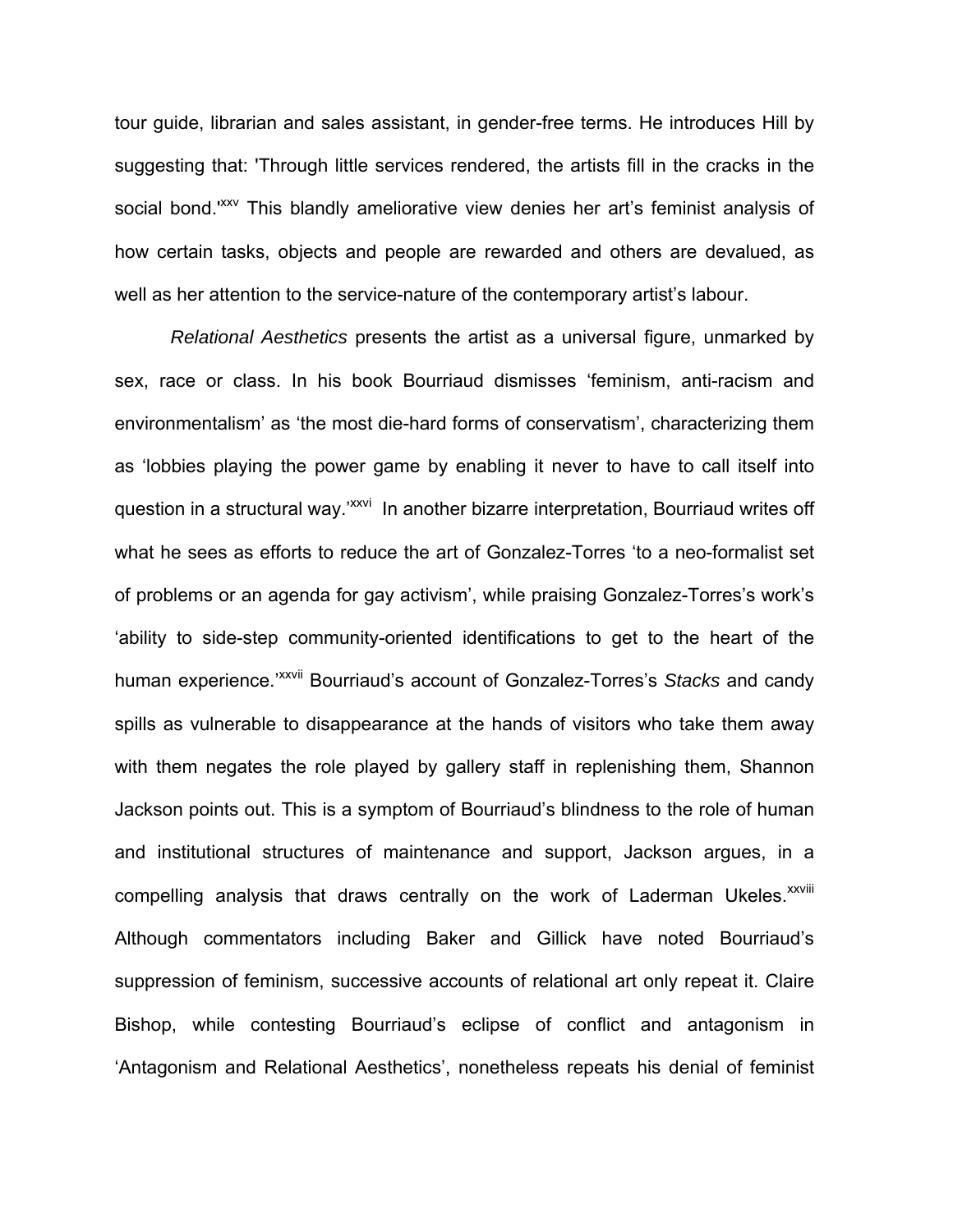precedents.<sup>xxix</sup> Of the twenty-six contributions to her 2006 reader, *Participation*, not one highlights feminist artistic or theoretical perspectives.<sup>xxx</sup> The emphasis on 'conviviality' in relational aesthetics that Bishop critiques is problematic in **feminist**  terms because it ignores the antipathy and ambivalence of women in their stereotypical, feminized roles, as well as that of affective workers, to the expectation that they supply service with a smile. Commenting on this emphasis, Ritter observes that in Bourriaud's writing on Tiravanija's *Untitled (Pad Thai)* works, 'It strikes me as extremely odd that the negative impact of the work is never discussed, given that Tiravanija left the remnants of the meals to rot in the gallery over the duration of the exhibition to eventually be cleaned up by the gallery staff.<sup>xxxi</sup>

Bourriaud's disembodied and affectless conception of the social realm ignores feminist insights into how people come to understand themselves in relation to other sexed bodies, simultaneously as objects and subjects. It fails to account for the haptic and reciprocal nature of human encounters that Jennifer Fisher has termed 'Relational Sense<sup>xxxii</sup>, and the subjective, emotional and 'interrelational' dimensions of art's potential impact on the beholder of art that Amelia Jones urges us to consider.<sup>xxxiii</sup> Given Bourriaud's expressed interest in what happens to and among art audiences, his discussions pays scant regard to public responses to or phenomenological perspectives on his exhibitions. Also missing is an understanding of how public performances of intimacy and sexual kinship can inspire and sustain collective action. Aimed to provoke participation, Bourriaud's exhibitions often left visitors unclear about what form their engagement should take. The curator Bettina Funcke recalls her uncertainty about 'which role the viewer was supposed to play—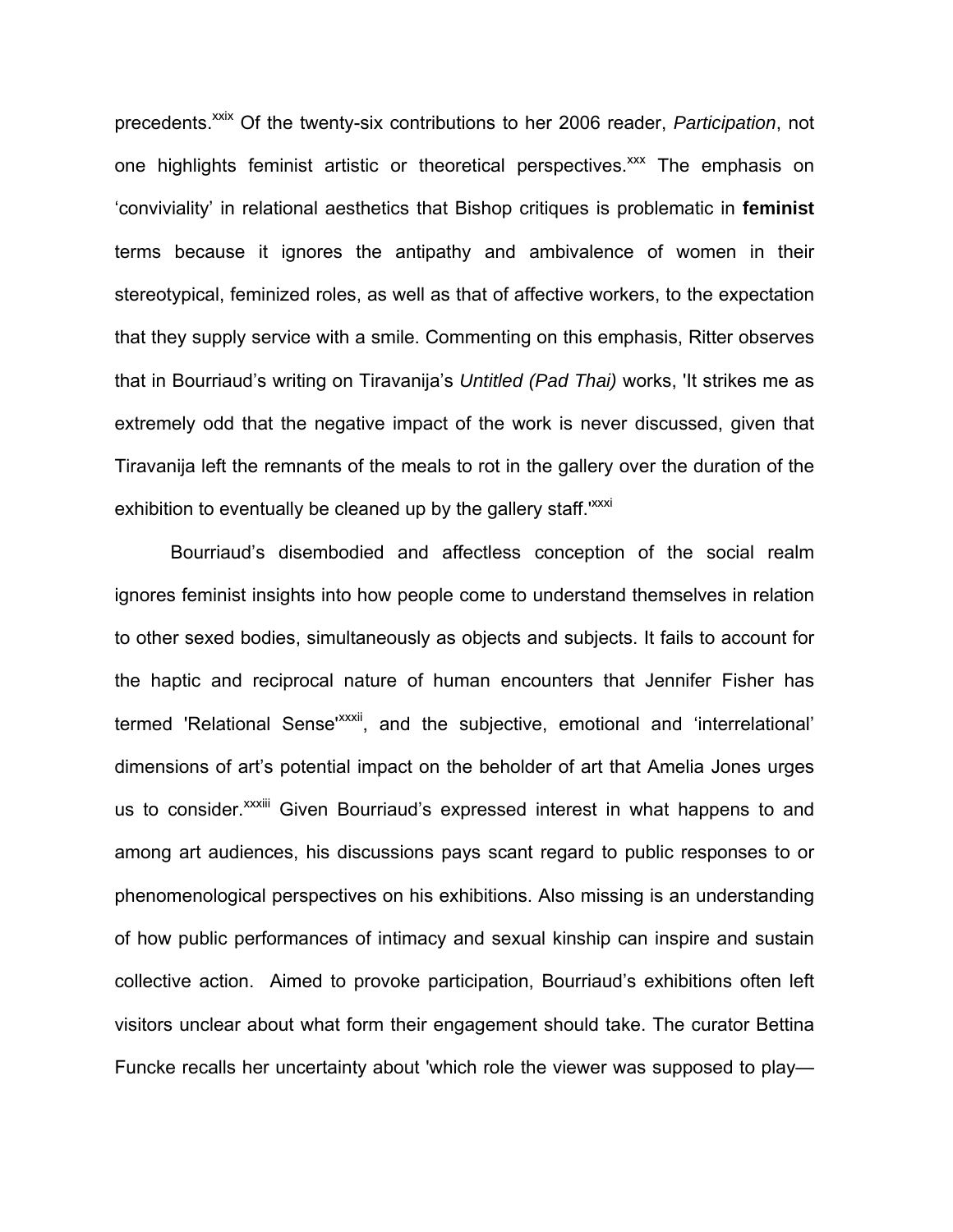an accomplice, piece of decoration, or an equal participant,' noting 'I often had the sense that I had missed the central event, that I had arrived "after the party," as it were.'xxxiv And, according to Gillick, visitors to *Traffic* took its purported interactivity literally, destroying several works during the opening. $xxxv$ 

# Too female

Relational aesthetics' dominance sheds light on feminist art's critical and commercial reception, especially where that art is read as 'feminine.' Lippard—who had worked to overcome her initial reservations about craft-based women's art —remarked on the risks of ghettoisation for women artists who used traditionally female imagery. xxxvi In her 1971 review 'Household Images in Art', she discussed how contemporary women artists hesitated to use the colour pink and to depict domestic themes, understanding how such choices stereotyped them. Had the first Pop artists been women, she suggested, the movement might never have left the kitchen. XXXVII Conversely, Lippard might have added, male artists like Donald Judd or Carl Andre who used industrial processes and materials were not presumed to be performing or proving their masculinity. In the opposite direction, in recent years we have seen male artists who appropriate feminine materials and methods celebrated as bold and transgressive—think of Mike Kelley's stuffed toys and second-hand blankets, Grayson Perry's quilts, or Tirivanija's curries.<sup>XXXViii</sup> Despite the feminist and queer energy that fuels male-only exhibitions like *Boys Who Sew* (2004) or *BoysCraft* (2007), ultimately they perpetuate the idea that men enacting feminized artistic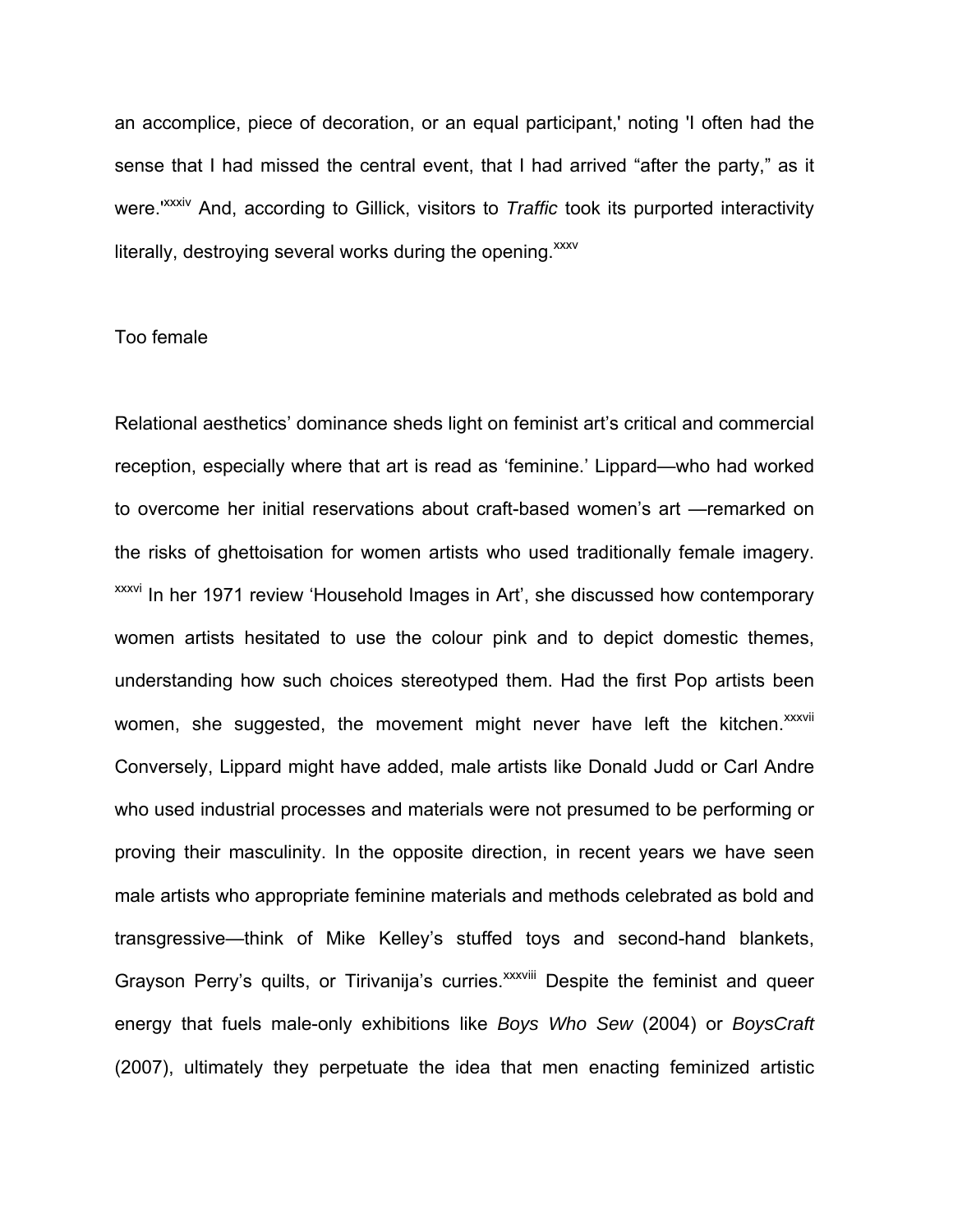activities are doing something exciting and risqué that in female hands would seem unremarkable.<sup>xxxix</sup>

The problem for female artists is that their use of domestic and utilitarian media is too easily read back into their identities and their bodies. Meanwhile, the use of feminized tropes by male artists does not pose such problems. $x^2$  In considering the positive reception to Robert Morris's *Felts* in the late 1960s and 1970s, art historian Elissa Authur has explained 'how an essentially physical response to media (recognition of its tactility, beauty, or voluptuousness) could be accepted when framed intellectually and, crucially, when these aspects of the work were seen as simply stylistic choice made by the artist rather than an extension of his gender.' Femininity for Morris therefore was 'perfectly acceptable as long as it was understood as a contingent rather than essential aspect of the artist's practice.<sup>'xli</sup> The Kantian critique of purposiveness, and the related modernist denigration of the arts of the senses and of contact, can still taint artworks rooted in domesticity, craft and service, especially when made by women.

Yet not all feminists support the reappraisal of traditionally female realms. To Griselda Pollock, writing in the late 1990s within a psychoanalytic framework:

This is a prime instance of being trapped in a binary where reverse valuation of what has hitherto been devalued does not ultimately breach the value system at all […] This interest in art that stays close to the practices of everyday life also keeps this art tied to the realm of the Mother. The tropes of Other and Mother, always powerful resources for resistance, none the less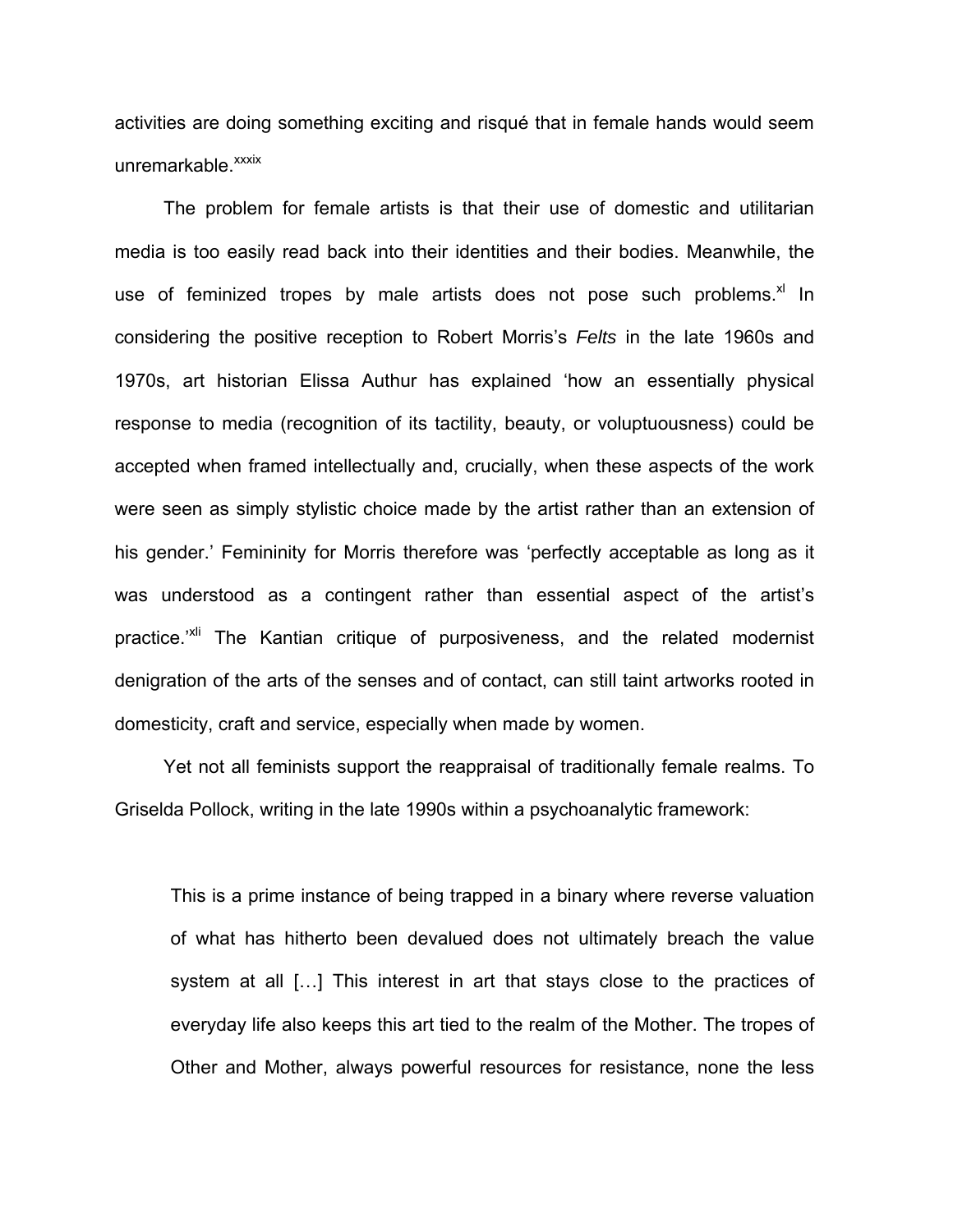trap us in a regressive compartment of a patriarchal narrative and mythicisation of Culture as the realm of the Father and the Hero. Xlii

## Precarious times

The conversational and interactive encounters envisaged by relational aesthetics reflect—perhaps too neatly—the Post-Fordist socio-economic era from which the trend emerged. In their 1999 study of French management literature from the late 1980s/1990s, *The New Spirit of Capitalism*, Luc Boltanski and Eve Chiapello emphasize the value placed by managers on social, communicative and teamoriented attributes. Where assembly lines treat workers as machines who clock off after their shift to begin 'real life', the new economy is more subtly and intangibly manipulative. Exploiting workers' full imaginative, conceptual, communicative and social capabilities, new labour expectations chip away at the gap between 'work' and 'life'. Whereas in the 1960s the division between work and private time was vigorously maintained, in the 1990s 'management authors rebel against this separation, which is deemed deleterious inasmuch as it leaves no room for affectivity, and at the same time inefficient because it runs counter to flexibility and inhibits the multiple skills that must be employed to learn to 'live in a network.'<sup>Xiiii</sup> Denunciating hierarchies and advocating autonomy in rhetoric that co-opts the spirit of May '68, neo-capitalism also appropriates traits associated with artistic work:

Autonomy, spontaneity, rhizomorphous capacity, multitasking (in contrast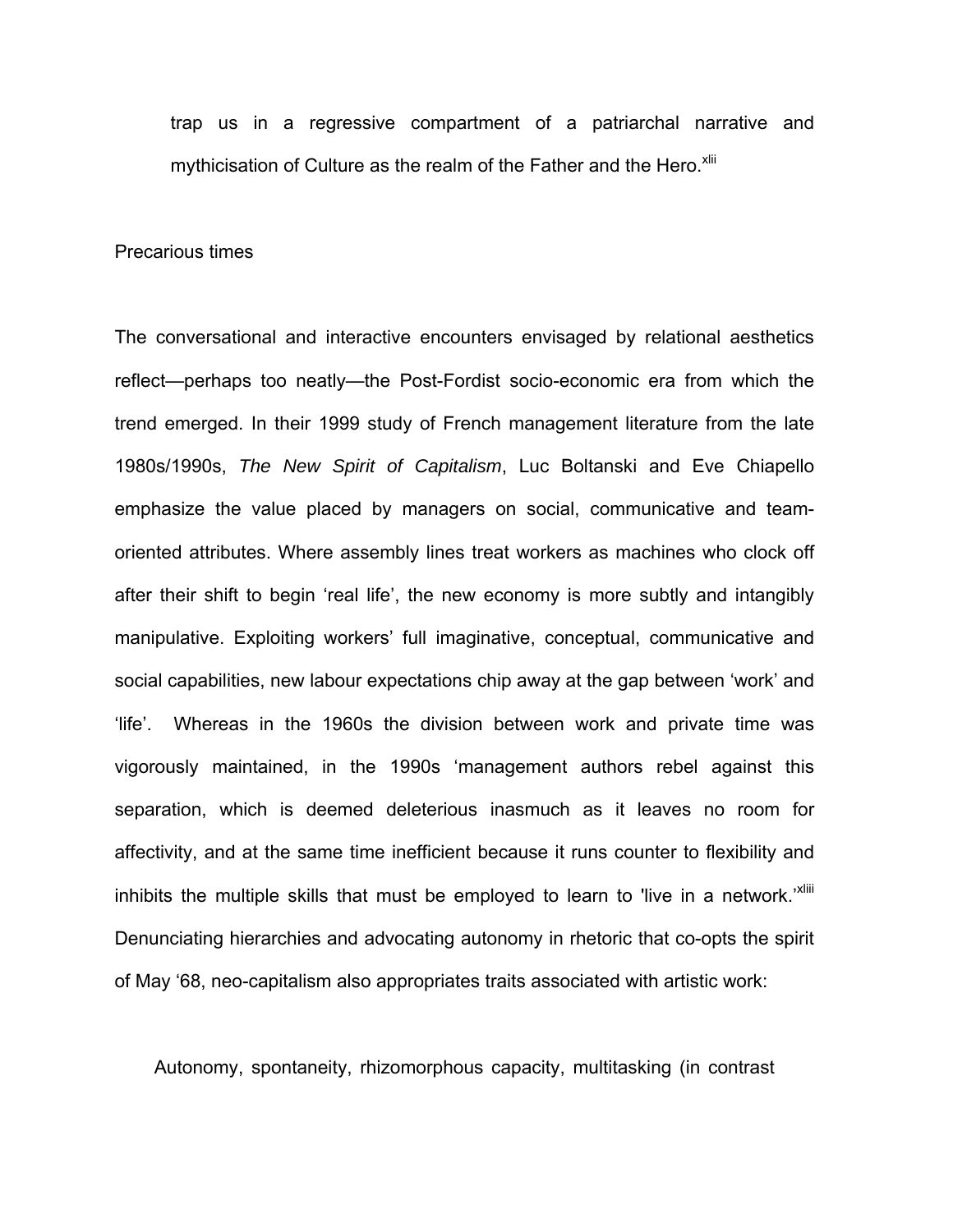to the narrow specialization of the old division of labour), conviviality, openness to others and novelty, availability, creativity, visionary intuition, sensitivity to differences, listening to lived experience and receptiveness to a whole range of experiences, being attracted to informality and the search for interpersonal contacts.<sup>xliv</sup>

Although Boltanski and Chiapello have been criticized by Jacques Rancière (for misrepresenting the artistic critique) and Isabelle Graw (for denying May 68's progressive gains and creating false oppositions between artistic and social critique), $x^{1/2}$  their conclusions resonate with today's workplace pressures, especially in the art world.<sup>xlvi</sup> The figure of the flexible worker who travels constantly, networks endlessly, is always contactable, and develops temporary projects with different people under short-term contracts is increasingly common. Privileging professional relationships above all others, the demands of the neo-liberal workplace deny the labour involved in parenting, and put all manner of affective bonds under stress. Ironically, these requirements for flexibility link life under capitalism's most advanced forms to the plight of undocumented immigrants and people from impoverished and war-torn regions who must similarly adopt 'flexible' lifestyles, finding work where they can while often being denied citizenship or a living wage.

 Affective labour puts the full gamut of our communicative, imaginative and sociable resources to work. Encompassing all our relationships and time, it lends itself to radically exploitative working conditions. This is especially so in a 'prestige' field like art where labour supply exceeds demand and workers accept unstable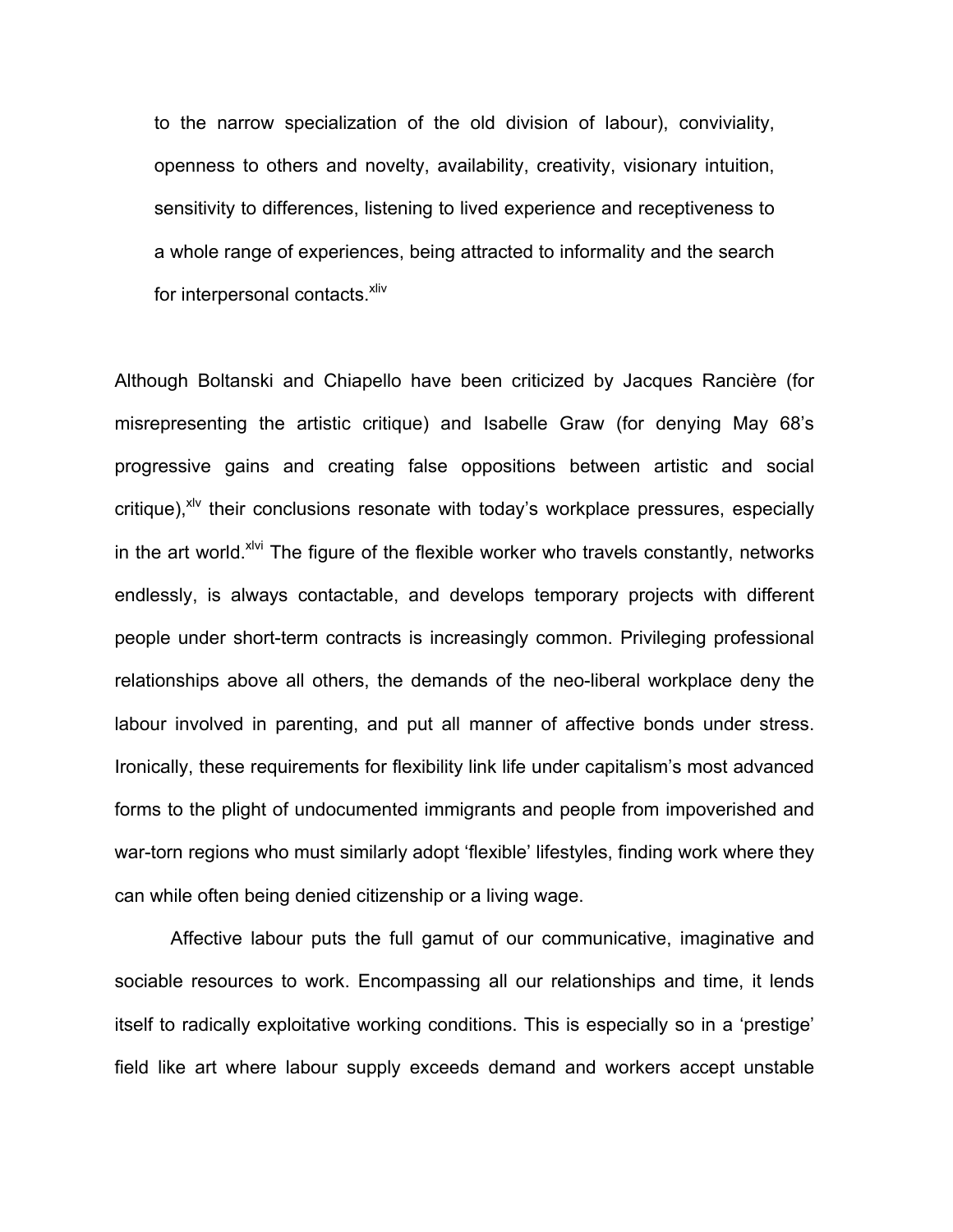conditions and low – or no – pay to do what they love. Xivii In the wake of reduced funding, public arts institutions internalize the logic of precariousness, embracing privatization and depending more than ever on the labour of unpaid interns and volunteers.<sup>xlviii</sup> The need to stay on good terms with people you might one day work with or for has fostered a culture in which cooperation replaces critique. 'Few people can afford to publicly perform their opposition, as your enemy of today might be someone you desperately need to cooperate with at a later point,' observes Graw. 'It is "contacts" that you define as the new currency in a world that forces us to cooperate. We have to accumulate "contract capital".<sup>"Xiix</sup> Thus, a recent ad for a Course Director at Rotterdam's Piet Zwart Academy that listed 'extensive networks of people' as a prerequisite of employment. As friendships become instrumentalized and colleagues are treated as friends, the distinction between private and professional relationships erodes. In a class of postgraduate curating students recently, an independent curator advised the group that they should befriend every artist with whom they worked.

 Established curators and museum directors are constantly at work, 'collecting collectors' and other benefactors who might lend art for their shows, donate works to their collections, or endow their institutions. The need to be always 'on' resonates with Nina Power's chapter 'You're like an Advert for Yourself' in her 2009 book, *One*  Dimensional Woman.<sup>1</sup> The celebrity status attributed to artists now accrues to art professionals, with institutional ambitions becoming embodied in 'star' curators and directors. As outlined in *The New Spirit of Capitalism*, charismatic 'leaders' convince others of their 'visions', with press conferences, openings, dinners and panel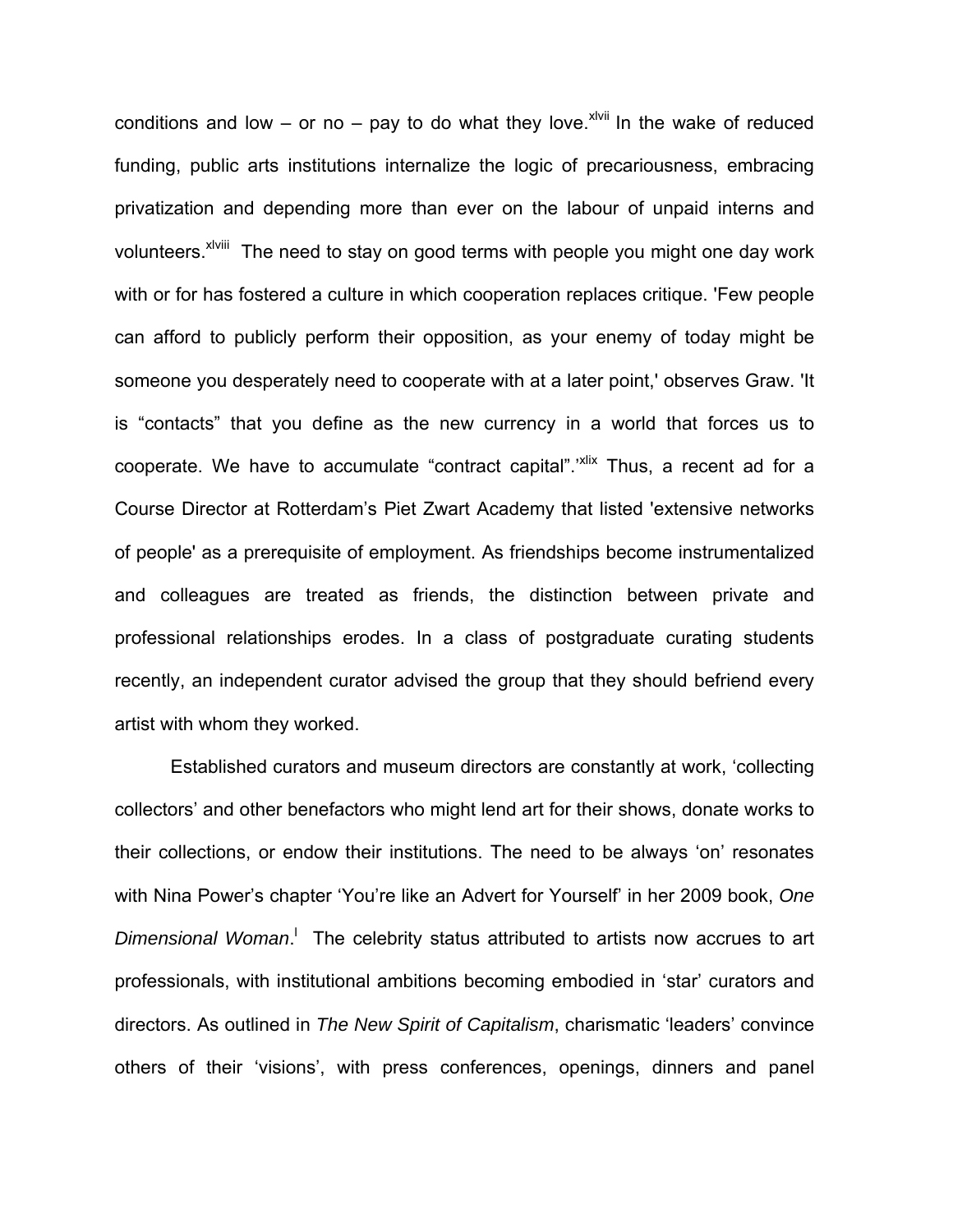discussions providing forums for them to perform their dynamism and to promote their institutional brands. At events like the Venice Biennale or Art Basel, being seen only counts if you're seen by and with the right people. As a public art gallery director once tried to convince me, 'It's all about the optics.' Because contemporary art's meaning is elusive and its value unstable, and because artists' careers can quickly rise and fall, the validation of key critics, curators, dealers and, increasingly, collectors, is vital. Even academics, supposedly independent from market concerns, contribute to the knowledge and the reputation economies, their scholarly labour adding to art's symbolic value.<sup>If</sup> This is especially the case when the scholar and the curator are the same person, as happens increasingly within today's flexible educational market.

 Symptomatic of the biopolitical turn, artists are expected to mediate their work at public events and to attend intimate salons with art sponsors and donors. This desire for access to the artist and to first-hand 'experience' also finds expression in biennales and city-sponsored art festivals that promote urban regeneration and court tourist revenue. 'Starchitect'-designed museums encourage the staging of spectacular artistic events, and frequently overwhelm the art entirely.<sup>III</sup> Andrea Fraser has considered the challenges facing artists like her who make project-based 'artistic service work<sup>'liii</sup> at the invitation of institutions. Contracting herself out to the EA-Generali Foundation as a provider of 'interpretive' and 'interventionary' services in 1994 she gave a talk entitled, 'What do I, as an artist, provide?' 'All of my work is about what we want from art, what collectors want, what artists want from collectors, what museum audiences want,' she has claimed. 'By that, I mean what we want not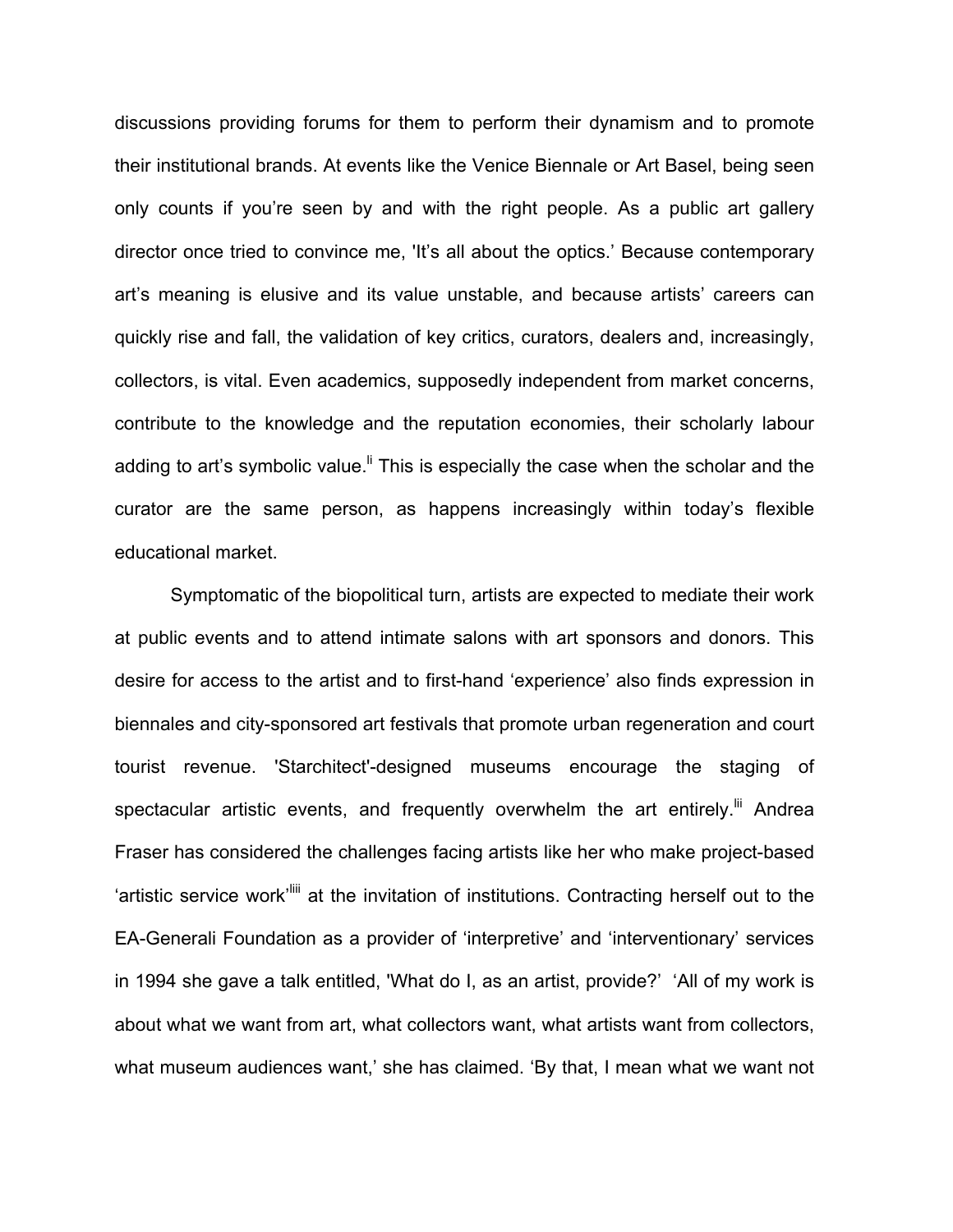only economically, but in more personal, psychological and affective terms.<sup>'liv</sup> She has explored these reciprocal projections and desires in different guises throughout her work: giving gallery tours as a volunteer guide (*Museum Highlights: A Gallery Talk*, 1989; *Welcome to the Wadsworth: A Museum Tour*, 1991); mimicking hyperbolic speeches by artists and their supporters while stripping down to underwear and heels (*Official Opening*, 2001); and being filmed having sex with a collector for an unnamed sum (*Untitled*, 2003). Although Fraser's career developed coterminously with Bourriaud's, he seemed not to share her concern with the dangers posed to artistic autonomy by the complicit relationships that she explored. He also leaves aside the history of socially-based, participatory curatorial formats organized by feminists, from Mary Kelly, Margaret Harrison and Martha Hunt's '*Women and Work: A Document on the Division of Labour in Industry'*, 1973-75, to Martha Rosler's *'If You Lived Here …'*, 1989. Despite a shared vocabulary of informal, process-based display, the self-reflexivity of such exhibitions contrasts with Bourriaud's aversion to criticality. He makes this stance clear in *Postproduction* (2002) where he admits to having 'neither the passion for objectivity of the journalist, nor the capacity for abstraction of the philosopher,' but to 'think with' artists, and to lack the distance required to critique their work or, implicitly, the systems within which it operates.<sup>Iv</sup>

 The economically precarious environment within which relational aesthetics has flourished has become a catalyst for recent feminist artistic and activist energy. Inspired by feminist Italian autonomists of the 1970s such as Mariarosa Dalla Costa and Silvia Federici, current artist/activist groups such as *Precarias a la deriva*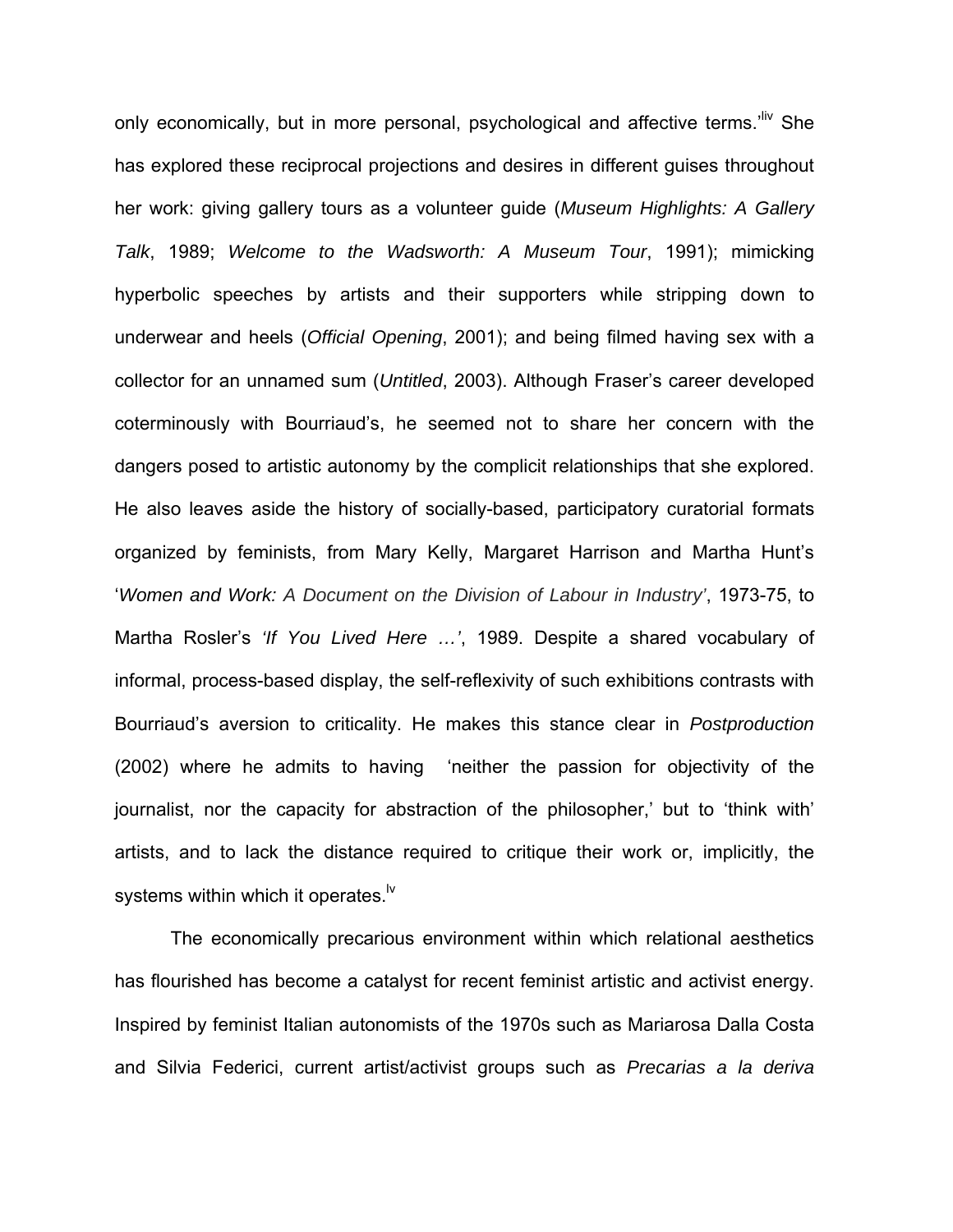(Precarious women workers adrift) and Carrot Workers fight precarious working conditions and seek more agency in their lives. Drawing on Paolo Virno's ideas about the multitude as a force of resistance and liberation, rather than trying to reform the workplace they contest the demand that the whole of life is put to work. Saying no to productivity, their work chimes with current feminist explorations of the radical potential of exit, defection, and refusal.

Yet as these collectives acknowledge, exploitation does not only come from the outside, but emerges when subjects participate in their own submission processes of internalized surveillance and control that Foucault characterized as biopolitics.<sup> $Ni$ </sup> Within this context Fraser is joined by other contemporary feministoriented artists including Saskia Holmkwist, Tanja Ostojić, Barbara Visser and Carey Young, who have explored their collusion with the art world's biopolitical demands. Hyperbolically performing their contradictory positions, their work embodies what Angela Dimitrakaki characterizes as an 'over-identification with the object/subject of critique.<sup>"Vii</sup> They work from the premise that no pure oppositional place exists. As Fraser insists, '[T]he institution is us. Every time we speak of the "institution" as other than "us" we disavow our role in the creation and perpetuation of its conditions. We avoid responsibility for, or action against, the everyday complicities, compromises, and censorship...which are driven by our own interests in the field and the benefits we derive from it.<sup>'Iviii</sup>

Who counts, what counts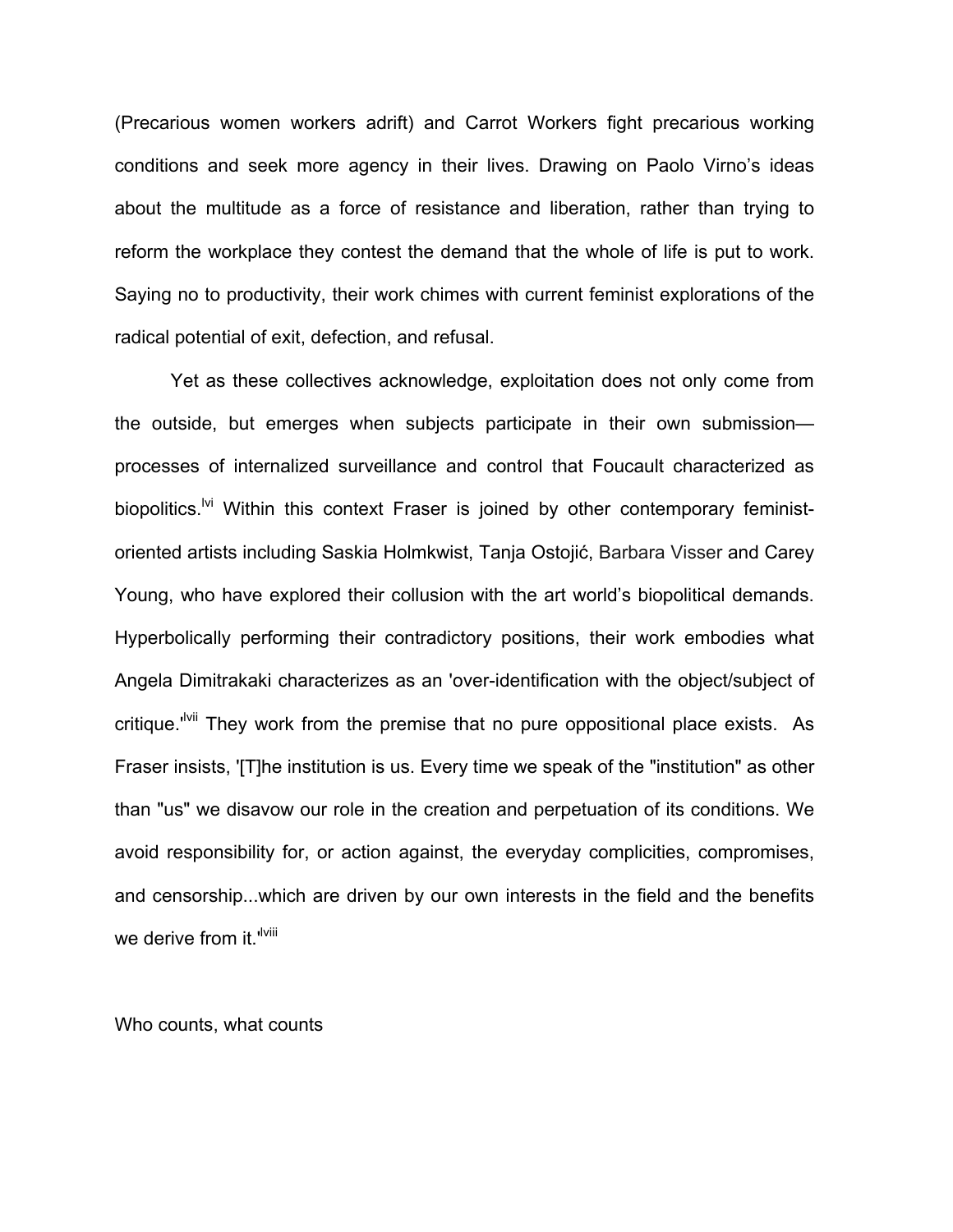In 1998, twenty-five years after its original enactment, Ukeles restaged *MAINTENANCE ART WORK* at the Wadsworth Atheneum, as part of a retrospective organized by the feminist curator Andrea Miller-Keller.<sup>lix</sup> While the institution barely registered Ukeles' earlier actions, Miller-Keller, along with many of the emerging artists that she commissioned for the gallery's Matrix programme, appreciated its pioneering role.<sup>1x</sup> 'The museum is remembering all this now', Ukeles wrote. 'A fog lifts. Suddenly, graciously, it sees something it didn't see within itself originally, or not for more than a moment.<sup>IXI</sup> Two years earlier Miller-Keller had organized the first US museum performance of Antoni's *Loving Care* in the site of Ukeles' original actions. <sup>Ixii</sup> In contrast to Ukeles' piece, which barely left a trace, Antoni's tone was overtly erotic and narcissistic, with the 'work' of maintaining female youthfulness and beauty merging with that of cleaning/dirtying up. The belated recognition of Ukeles's art signaled by Miller-Keller's curating and Antoni's art reminds us that history is not fixed, and that once-overlooked practices can be revisited for latent meanings and currency. In giving bodily form to earlier artistic moments, these works recall Elizabeth Freeman's evocation of queer temporality as 'a non-narrative history written with the body, in which the performer channels another body ... making this body available to a context unforeseen in its bearer's lived historical moment'.<sup>Ixiii</sup>

 This archival spirit of recovery has informed important recent exhibitions of feminist art such as *Personal & Political: The Women's Art Movement, 1969–1975*<sup>kiv</sup> and *WACK! Art and the Feminist Revolution*.<sup>|XV</sup> By increasing and complicating public understanding of art that emerged from the women's movement, these exhibitions play a major role in resisting the amnesiac fate that has befallen feminist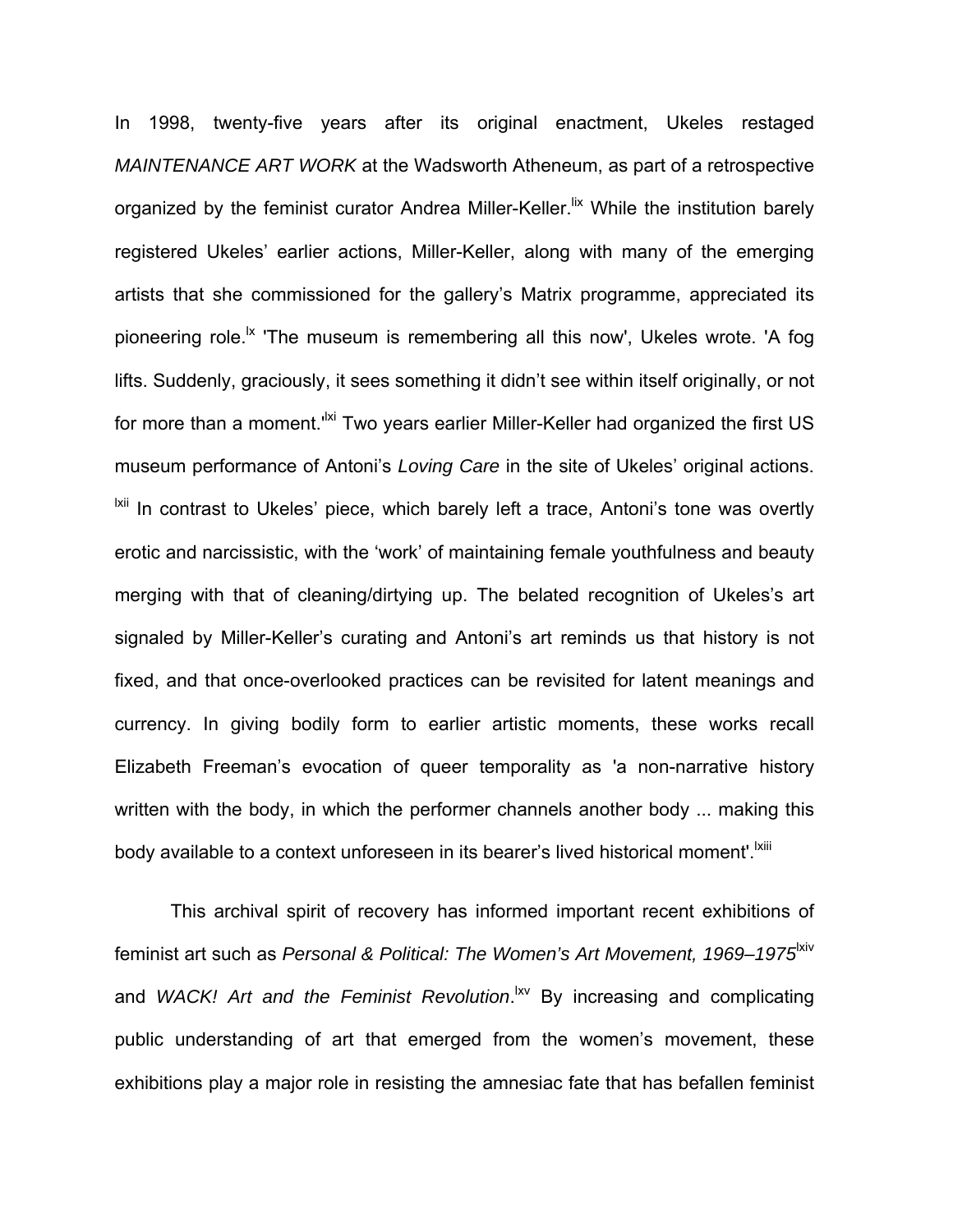work at the hands of curators like Bourriaud. However, presenting art by feminists as a separate category has its limitations, or so the curator Helen Molesworth has argued. Believing that such initiatives make it easier for the mainstream to ignore feminist work, and deny feminism's impact on the wider artistic culture, Molesworth has forged a different curatorial path. In exhibitions like *'Part Object, Part Sculpture*, 2005, which revisited modernist sculpture and the readymade from the perspective of plumbing, object relations and polymorphous sexualities, Molesworth employs feminism as a critical tool that enables a thoroughgoing revision of art history and cultural value. Within a curatorial framework that is searchingly feminist, and queer, Molesworth presents Marcel Duchamp as an important figure for feminism. Even more relevant to this discussion of gender and labour is Molesworth's 2003 exhibition *Work Ethic.*<sup>Ixvi</sup> Here Molesworth read the dematerialized artistic practices of the 1960s against the shift from manual to managerial work in a context that is alert to the politics of gender as well as of race and class.

A feminist spirit of self-reflexivity that highlights the terms of its operations played out powerfully in the  $11<sup>th</sup>$  Istanbul Biennale curated by the Zagreb Collective, What, How & for Whom (WHW) in 2009. Taking seriously Fraser's admonition that 'the institution is us', curators Ivet Curlin, Ana Devic, Natasa Ilic and Sabina Sablovic made visible the economic and labour conditions within which they acted. The exhibition budget – who provided funds, how they were spent, where the income was projected to come from – was presented in charts and diagrams within the show and the catalogue. Graphics also indicated participating artists' ages, genders, gallery representation status, national backgrounds and locations. These statistics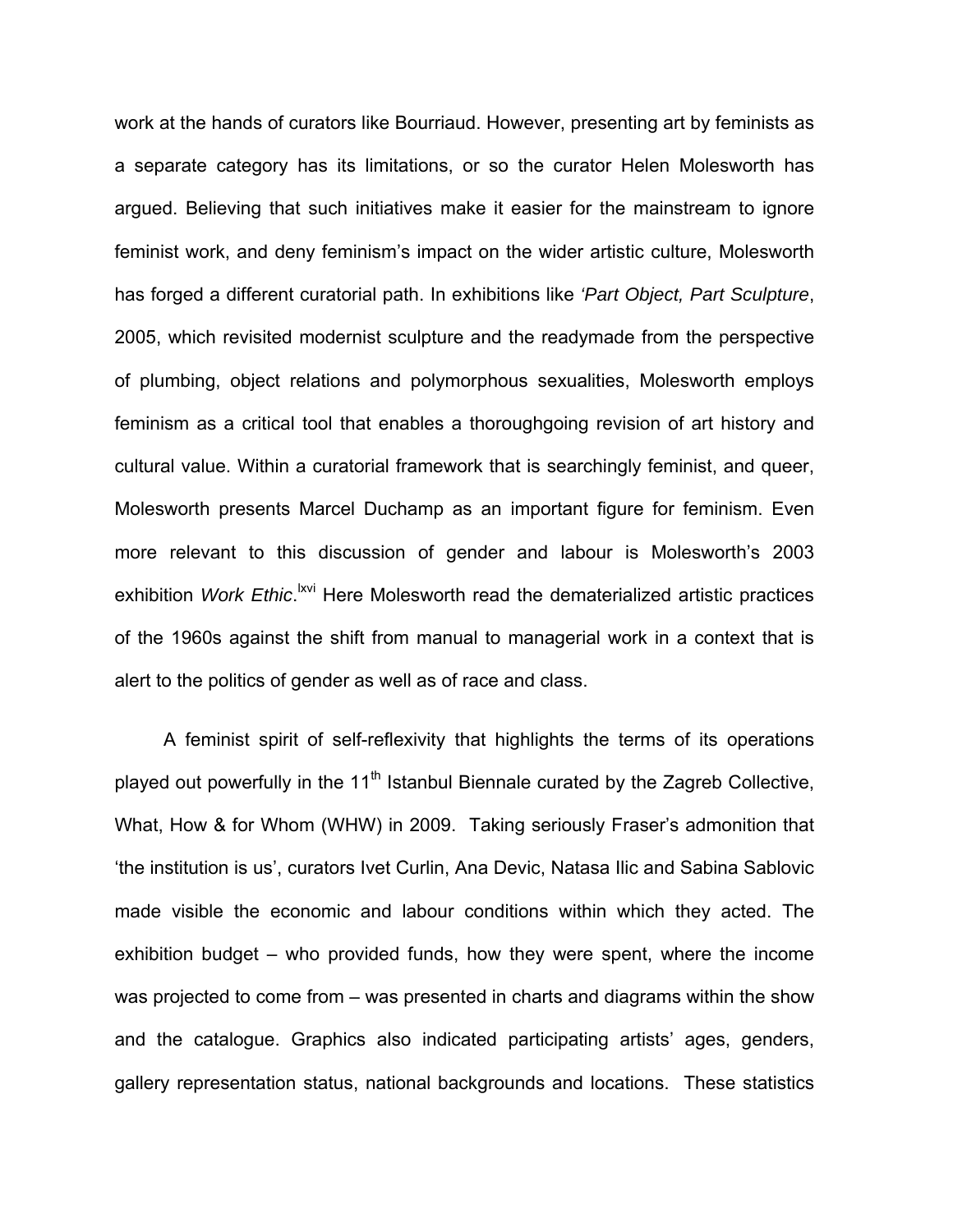showed that most artists had been educated and still lived outside the West, and reflected the curators' efforts to conduct on-the-ground research into artists beyond the familiar biennial circuit. Furthermore, the politics of artistic labour were highlighted in Aydan Murtezaoglu and Bülent Sangar's installation *Unemployed Employees / I Found You a New Job*, 2009, which featured individuals folding and unfolding t-shirts like so many Benetton shop assistants. The piece recalled the conditions under which artists accept nominal fees (or, in the case of this exhibition, none at all) to participate in prestigious exhibitions.<sup>Ixvii</sup> WHW's transparency reflects their call for a 'politicization of culture' to contest the 'culturalization of politics.'

Where his personal ties to many of the artists that he curated were an implicit but not an explicit part of Bourriaud's practice, the organizers of the 2005 queer feminist show *Shared Women* provocatively laid bare the conflicts of interest and incestuous relationships that underpin their curatorial process. A.L. Steiner, Eve Fowler, and Emily Roysdon described their exhibition as 'dependent on cronyism, feminism and nepotism', claiming, 'We sleep with each other, inspire, plot, plan, respond, complain, collaborate, and analyze […] Maybe some artists in this show have slept their way to the middle.<sup>'|Xviii</sup> In a different register to *Shared Women's* deliberate appropriation of sensationalist media hype, Ritter has advocated 'furtive' curatorial and artistic stances. Contesting our culture's emphasis on spectacle, Ritter posits near-invisible artworks, often collectively or anonymously authored and staged in everyday spaces, that question the usefulness and even the recognizability, of art. As a counterpoint to Bourriaud's emphasis on service, the cult of the artist and the reification of the gallery, and with a nod to Ukeles's barely-there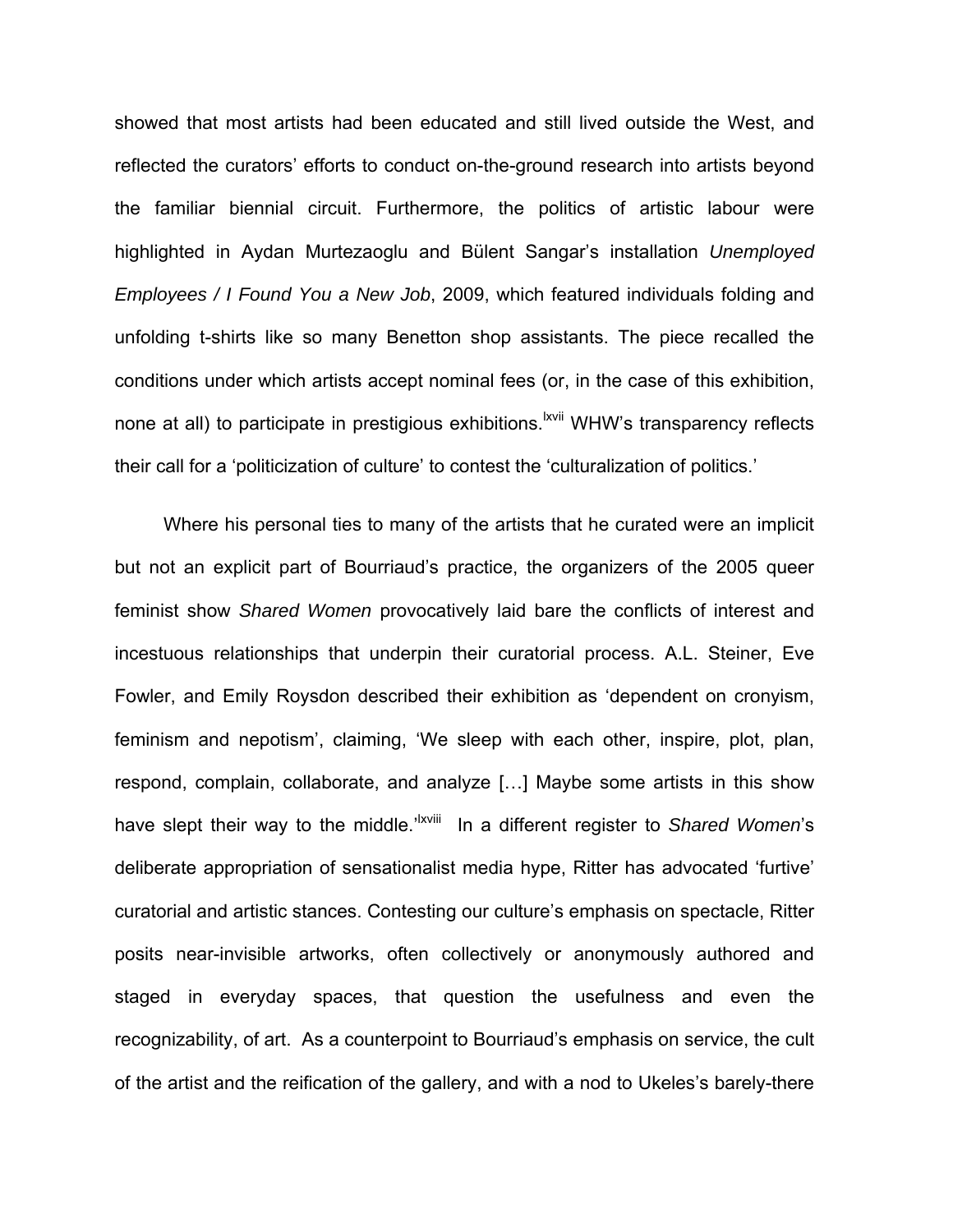maintenance works. Ritter's proposals are sly and modest at once.<sup>|xix</sup> Also grounded in performance and performativity, with an avowed debt to feminism, the curatorial platform, IF I CAN'T DANCE, I DON'T WANT TO BE PART OF YOUR REVOLUTION takes its name from Emma Goldman's famous (albeit misquoted) pronouncement through a peripatetic series of performances, exhibitions, screenings, talks and events. This loose structure enables curators Frédérique Bergholtz and Annie Fletcher to react quickly to artistic developments and collaborative opportunities and to resist the demands of funding, staffing and programming a bricks-and-mortar institution – a flexible approach that is both a response to and a symptom of economic instability. More recently, Artistic Director of *dOCUMENTA 13* Carolyn Christof-Barkargiev has announced an open-ended and collaborative path of research for the exhibition through a series of discussions, meetings and letters with large international group of predominantly female 'agents'. Designed 'to create a generative process that is organic and affective, open to change, $i^{kx}$  and to counter some of the egotism associated with curating what is probably the world's most important contemporary art exhibition, Christof-Bargargiev's project embodies a feminist commitment to reflexive and relational practice.<sup>lxxi</sup>

It's hard to think of an artistic term of the past twenty years that has been as widely adopted, debated and contested as relational aesthetics. Bourriaud even hints at this in the revised edition of *Postproduction*, where he writes of 'a certain misunderstanding, if not malevolence' that has developed in response to his work.<sup>Ixxii</sup> At once slippery and prescriptive, broad and specific, Bourriaud's efforts to claim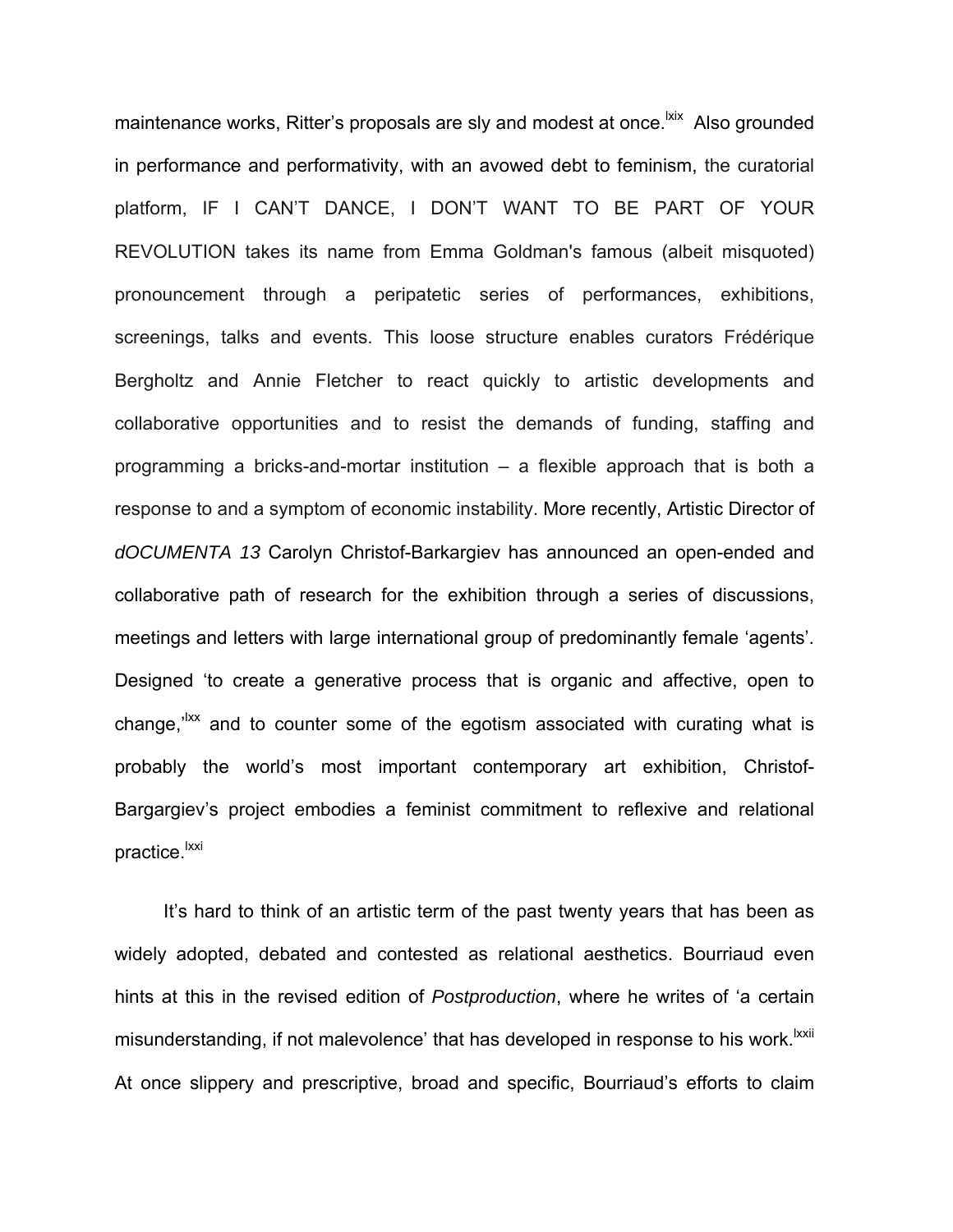new ground whiff of over-compensation, as if to acknowledge his historical antecedents would cast doubts on his programme's professed originality.<sup>IXXIII</sup> The neoliberal environment that saw the 'rise of the curator' in which Bourriaud emerged placed unprecedented demands on curators' affective, communicative and entrepreneurial labour. As the conduit between artists, institutions, funders and the public, curators have been described as middlemen or mediators.<sup>Ixxiv</sup> They have come to occupy a highly feminized position that calls on typically female forms of facilitation, and that operates under the unstable work conditions that Cristina Morino characterizes as a symptom of 'the feminization of labour.<sup>'lxxv</sup> Curators' names increasingly function as products or brands. They are deployed in marketing and fundraising campaigns, and have assumed a dominant role in the growing literature of curatorial studies. Yet while Bourriaud and the artists that he championed popularized feminized forms of art practice, emulated feminized labour traits, and created 'relational' art institutions like the Palais de Tokyo, feminist artists such as Ukeles, Antoni and Fraser mostly remained marginalized as its 'forgotten relations.'

The self-reflexivity that provoked Fraser to explore the values that people project onto art, artists and art institutions plays no part in relational aesthetics. Enacting micro-politics without a broader macro-politics, the relationships Bourriaud envisages seem unmoored in site, context or consequence — staged in the gallery and designed to take place 'anytime, anyplace, anywhere', in the words of the 1980s Martini ad. In an approach to the status quo that has been characterized as adaptive rather than resistant, relational art promotes a user-friendly version of the art institution that, Walead Beshty argues, promotes the 'corporatisation of the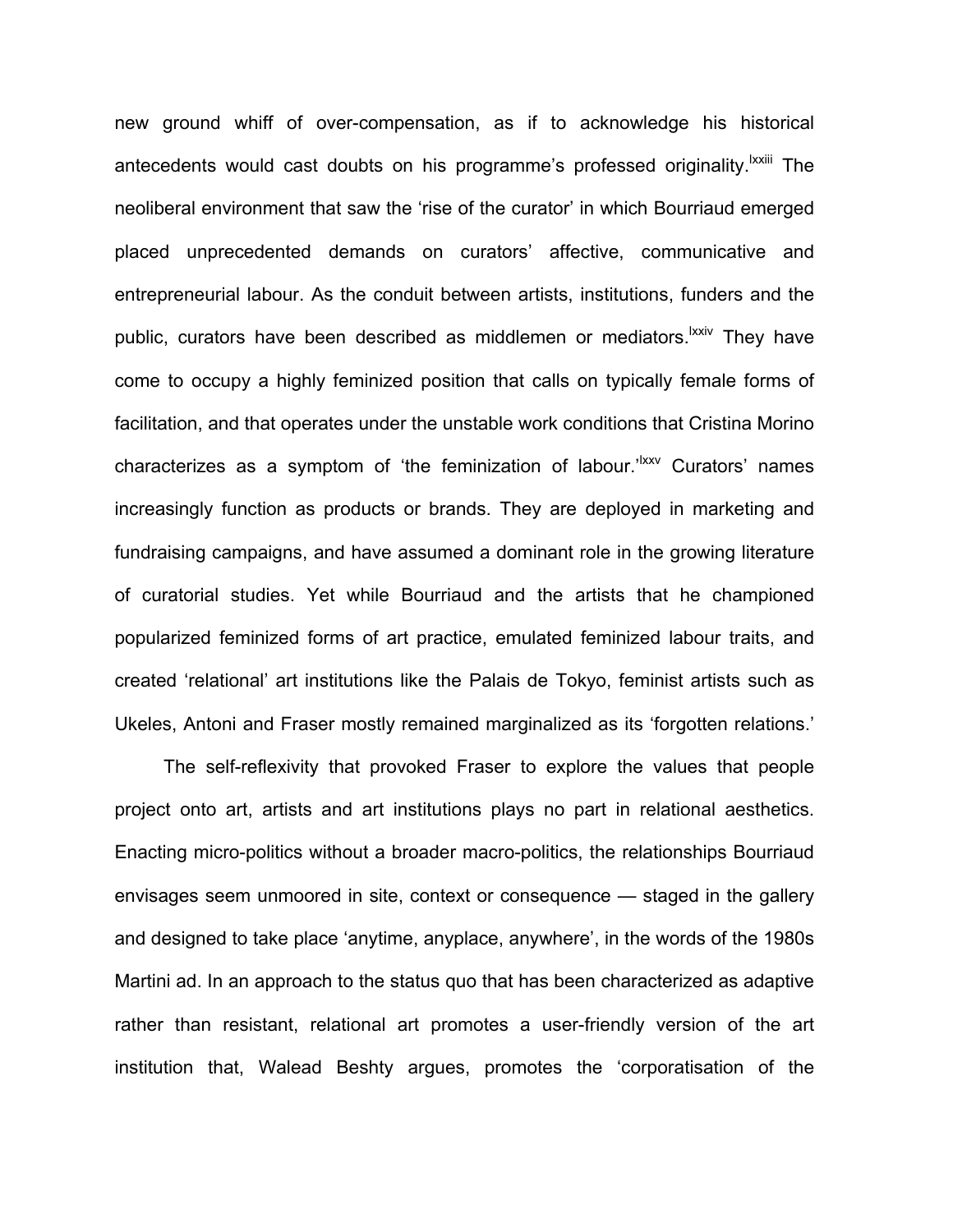museum', rejecting strategies of institutional critique that 'always reasserted the material conditions of space'.<sup>Ixxvi</sup> Stripping socially-based art of its criticality and ambivalence, Bourriaud invites museum visitors to come together in what Jackson terms 'a frictionless environment, unencumbered by the claims of responsibility.<sup>'Ixxvii</sup> An artistic appropriation of the everyday that denies its underlying politics, this framework suppresses the key feminist insight that neither 'art' nor 'work' are ever **just** that, but are always subject to conditions of who does what, for whom, and under what terms.

The Clark Collection Critic/Curator residency in the Art History Department at the University of Victoria, Wellington, in 2011, organized by Tina Barton, gave a boost to my research. I thank colleagues who shared ideas for this article with me including Jennifer Fisher, Elizabeth MacKenzie, and Kathleen Ritter. Dee Dee n'Good and Charles Reeve generously helped me revise the text. I am especially grateful to Angela Dimitrakaki and Lara Perry for their editorial guidance and staunch feminist support.

#### NOTES

 $\overline{a}$ 

<sup>&</sup>lt;sup>i</sup> The exhibition debuted at The California Institute of the Arts, Valencia, CA, in May 1973 and traveled until June 1974 to venues throughout the US and to the UK including the Wadsworth Atheneum, Hartford, CT.

ii Mierle Laderman Ukeles with Bénédicte Ramade (*Speech Interviews*, January 25, 2008), www.speechinterviews.blogspot.com/2008/01/interview-with-mierle-laderman-ukeles Accessed 9 March, 2012.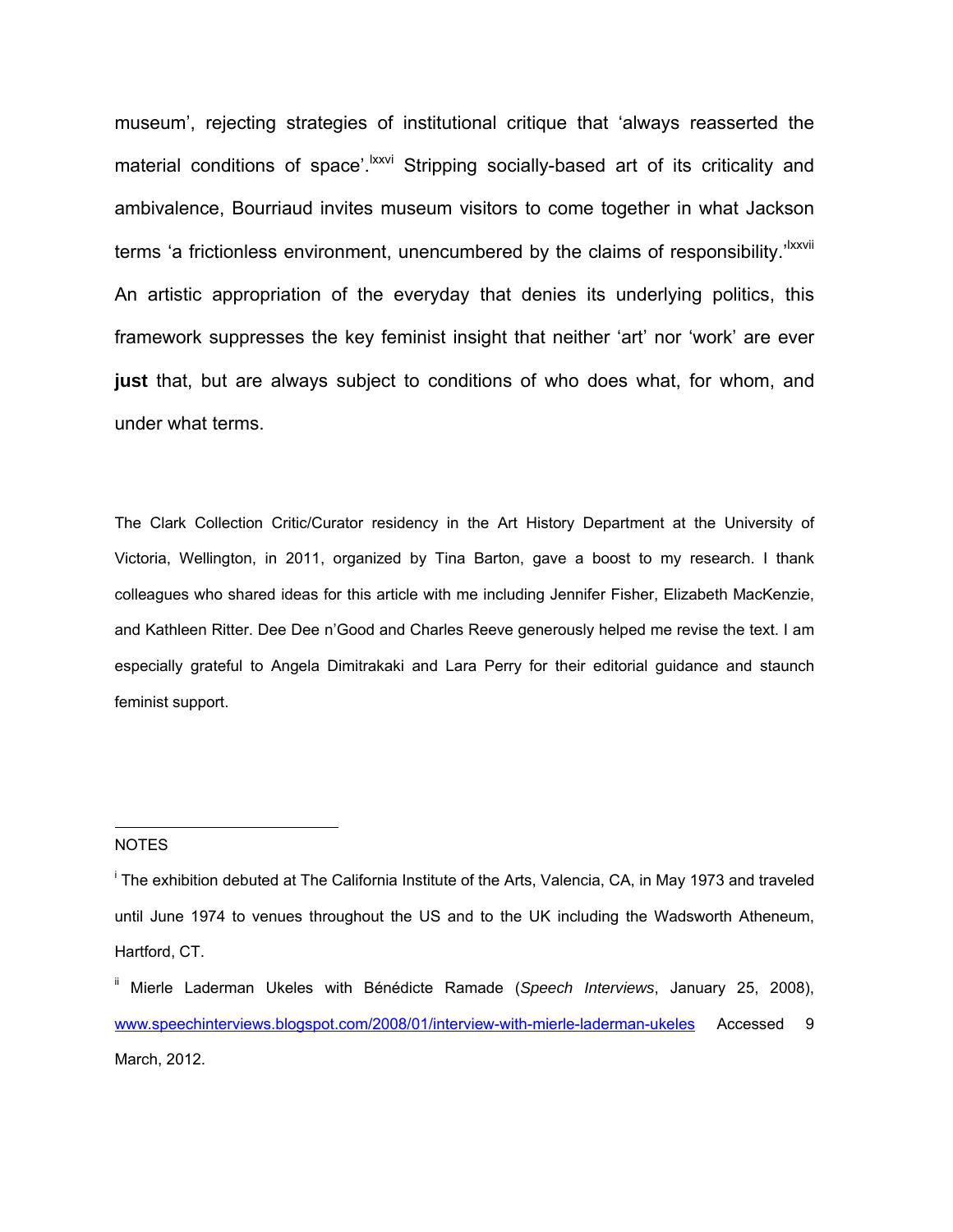Mary Douglas, *Purity and Danger: An Analysis of Concepts of Pollution and Taboo* (London, 1991[1966]).

iv Julia Bryan-Wilson makes this point in her fascinating book *Art Workers: Radical Practice in the Vietnam War Era* (Berkeley, 2009), 166.

v Mierle Laderman Ukeles, '25 Years Later', *Mierle Laderman Ukeles / MATRIX 137*, exhibition catalogue (Hartford, CT, 1998), 10.

vi Sherry Buckberrough and Andrea Miller-Keller, *Matrix 137* exhibition catalogue (Hartford, CT, 1998), 2.

vii Bartholomew Ryan, 'Manifesto for Maintenance: A Conversation with Mierle Laderman Ukeles' (*Art in America,* 20 March, 2009), http://www.artinamericamagazine.com/newsopinion/conversations/2009-03-20/draft-mierle-interview/ Accessed 9 March 2012.

viii Andrea Miller-Keller, *Janine Antoni: MATRIX 129*, exhibition catalogue, (Hartford CT, 1996), 6.

ix When she first made the piece, for the 1992 exhibition *The Auto-Erotic Object* at Hunter College, New York, Antoni exhibited the painted floor as the 'relic' of a private act. She publicly performed the mopping/painting for the first time in 1993 at Anthony d' Offay Gallery, London.

x Janine Antoni, interviewed in the film *!Women Art Revolution* (2010), directed by Lynn Hershman Leeson.

<sup>xi</sup> Stacie Lindner's unpublished master's thesis, 'Janine Antoni: Finding a Room of Her Own' (Georgia State University, 2006), connects Larson's article to Lippard's.

<sup>xii</sup> I am grateful to Gilda Williams for this observation.

<sup>xiii</sup> Kathleen Ritter, 'At the Doors to the Gallery' (unpublished Masters Thesis, The University of Western Ontario, London, Ontario, 2005), 50.

xiv See Tim Griffin, 'Post-Script: The Museum Re-Visited', *Artforum* (Summer 2010), http://findarticles.com/p/articles/mi\_m0268/is\_10\_48/ai\_n57707573/ Accessed 9 March 2012.

<sup>xv</sup> Rirkrit Tiravanija, talk with Charles Reeve, Ontario College of Art and Design (April 2007).

xvi George Baker, 'Introduction to "Antagonism and Relational Aesthetics" by Claire Bishop', *October*, 110 (Fall 2004): 49 – 50.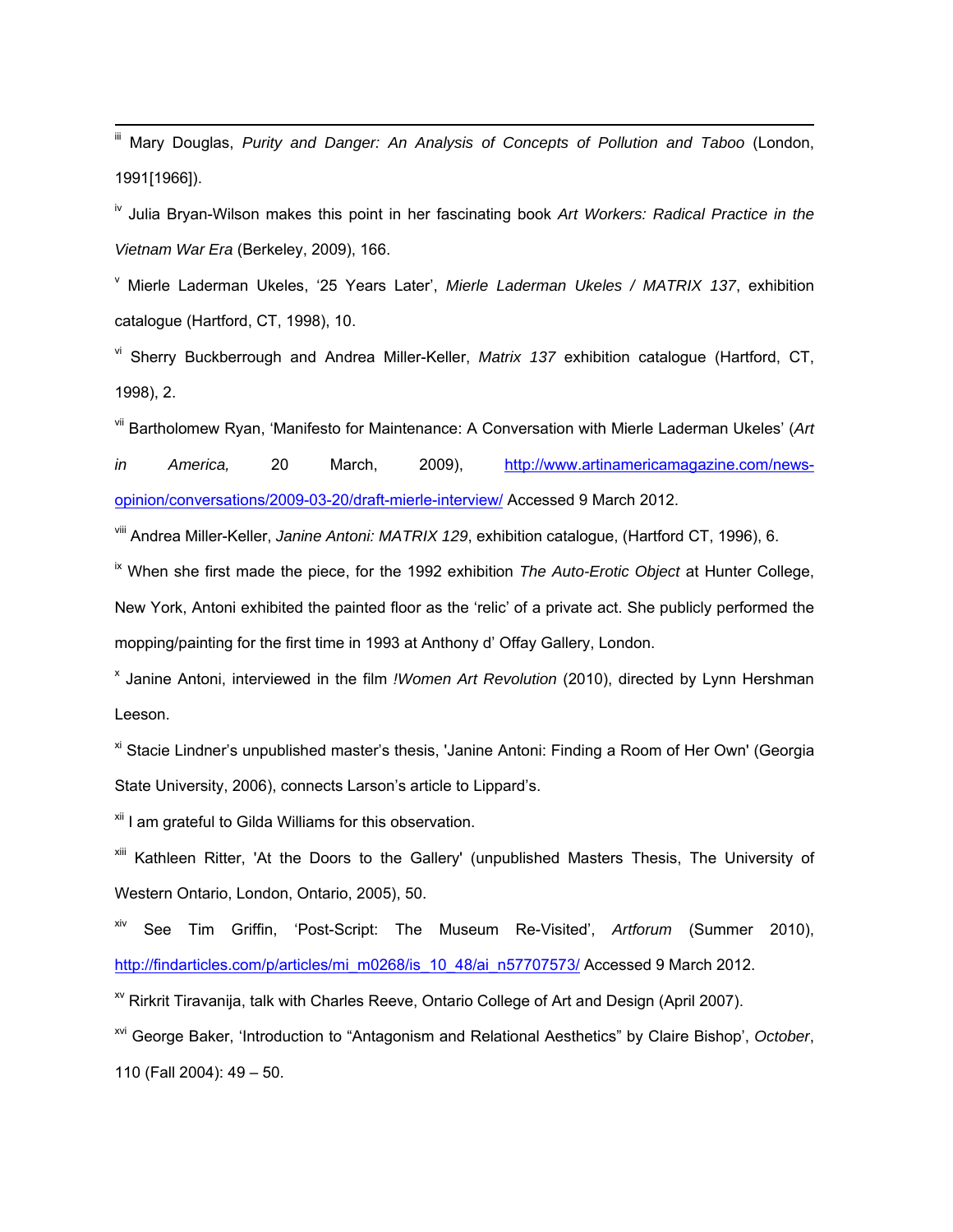xvii Liam Gillick, 'Contingent Factors: A Response to Claire Bishop's "Antagonism and Relational Aesthetics"', *October,* **115** (Winter 2006), 106.

xviii Carl Freedman, 'Traffic', *frieze*, Issue 28 *(*May 1996), http://www.frieze.com/issue/review/traffic/ Accessed 9 March 2012.

xix Griffin, 'Museum Re-Visited', 2010.

xx Tom Morton, 'Tate Triennial 2009', *frieze* 120 (January-February 2009). http://www.frieze.com/issue/article/tate\_triennial\_2009/ Accessed 9 March 2012.

<sup>xxi</sup> Griffin, 'Museum Re-Visited'.

xxii See Griffin, 'Museum Re-Visited'.

xxiii Mark Fisher, *Useless*, Lecture in the Art Department, Goldsmiths College, University of London, 5 December 2011.

xxiv Nicolas Bourriaud, *Relational Aesthetics* (Dijon, 1998/English translation 2002), 44.

xxv Bourriaud, *Relational Aesthetics*, 3.

xxvi Bourriaud, *Relational Aesthetics*, 61.

xxvii Bourriaud, *Relational Aesthetics*, 50.

xxviii Shannon Jackson, *Social Works: Performing Art, Supporting Publics* (Abingdon and New York, 2011), 46

xxix Claire Bishop, 'Antagonism and Relational Aesthetics' *October* 110 (Fall 2004): 51-79.

xxx Perhaps the tide is turning. The 2012 exhibition *Feast: Radical Hospitality in Contemporary Art*, at the Smart Museum of Art, University of Chicago, juxtaposes works by feminists including Suzanne Lacy, Bonnie Sherk and Barbara T. Smith with those by artists associated with Futurism, Fluxus, Arte Povera, site specificity, performance, and relational aesthetics.

<sup>xxxi</sup> Ritter, 'Gallery Doors', 56.

xxxii Jennifer Fisher, 'Relational Sense: Towards a Haptic Aesthetics' *Parachute* **87** (Summer 1997), http://www.david-howes.com/senses/Fisher.htm Accessed 11 March 2012.

xxxiii Amelia Jones, 'Performance: Time, Space and Cultural 'Value', in *One Day Sculpture*, ed. David Cross and Claire Doherty, (Beilefeld, 2009): 31-37.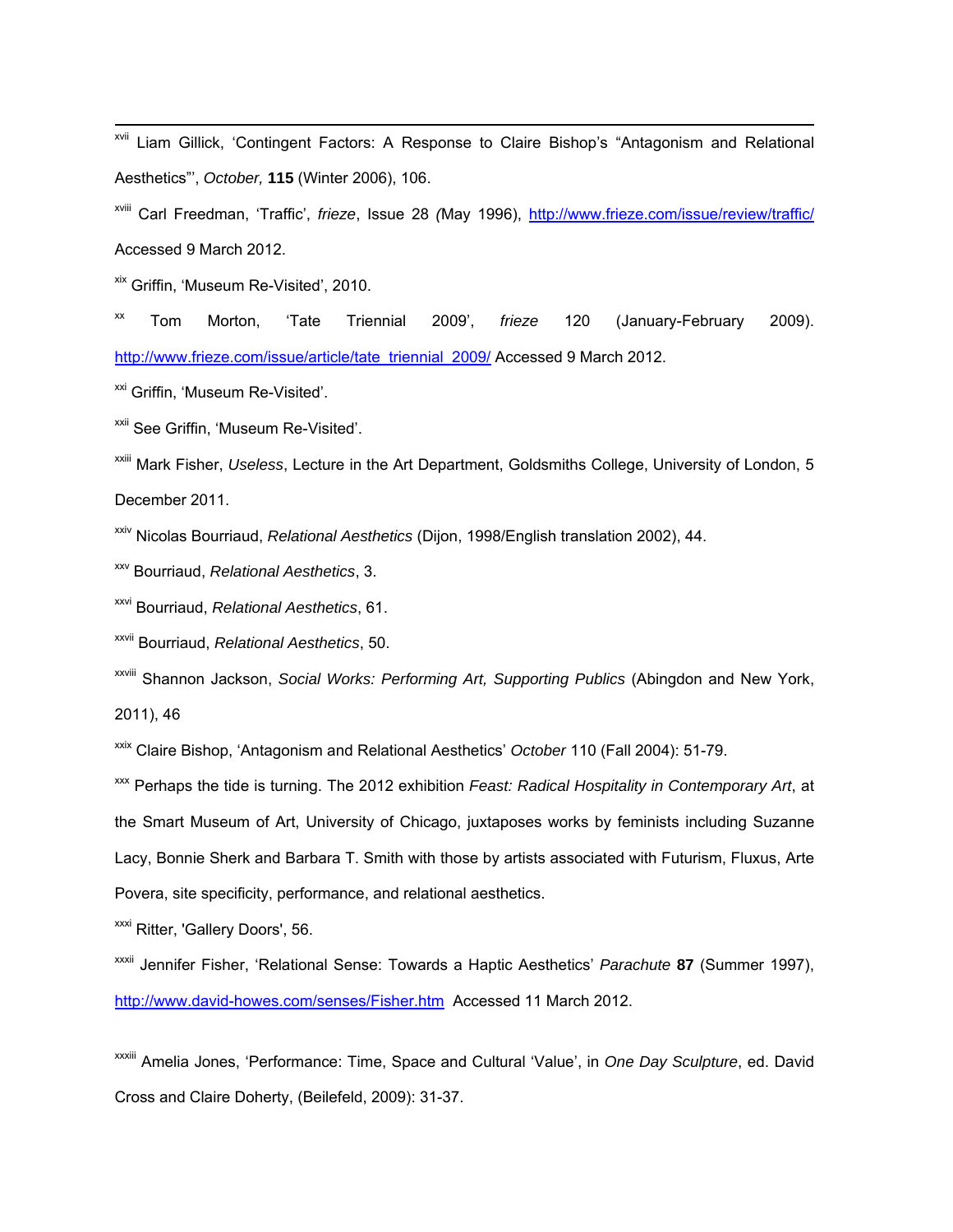xxxiv Bettina Funcke in 'IT'S ALL A MATTER OF TIME: A Roundtable Discussion on 'Il Tempo del Postino' with Bettina Funcke, Erika Hoffmann, Nina Pohl, André Hoffmann, and André Rottmann, *Texte zur Kunst*, 75 (September 2009), 139.

xxxv Gillick, 'Contingent Factors', 97.

xxxvi Bryan-Wilson, *Art Workers*, 168.

xxxvii Lucy Lippard, 'Household Images in Art,' (*Ms,* March 1973), reprinted in Lucy Lippard, *From the Center: Feminist Essays on Women's Art (*New York*,* 1976)*:* 56-59.

xxxviii Not that these artists are unaware of the gender politics surrounding their work or that they disavow the influence of feminist art and feminist artists on them. See Mike Kelley's interview in Leeson, *!Women Art Revolution* (2010).

xxxix *Boys Who Sew*, Crafts Council Gallery, London, 5 February - 4 April 2004; *BoysCraft*, Art Gallery of the University of Haifa, 2007.

xl A similar fate greets black artists, argues Darby English in *How To See A Work of Art in Total Darkness* (Cambridge, Mass., 2007), as preexisting knowledge about artists' identity influences public perception of their work.

xli Elissa Auther, *String, Felt, Thread and the Hierarchy of Art and Craft in American Art, 1960 – 1980* (Minneapolis, 2009), 63.

xlii Griselda Pollock, *Differencing the Canon* (London, 1999), 25.

xliii Luc Boltanski and Eve Chiapello, *The New Spirit of Capitalism* trans. Gregory Elliott (Paris, 2005), 98.

xliv Boltanski and Chiapello, *New Spirit of Capitalism*, 97.

xlv Isabelle Graw, 'Response to Luc Boltanski', in *Under Pressure: Pictures, Subjects, and the New Spirit of Capitalism,* ed. D. Birnbaum (New York, 2008), 78.

<sup>xlvi</sup> A flurry of exhibitions and art events reflect anxieties about current labour conditions, including *Under Pressure* (2008), *Are You Working Too Much? Post-Fordism, Precarity, and the Labor of Art* (e-flux/Sternberg Press, 2011), and *All I See Is the Management*, Gasworks, London, 7 October - 11 December 2011.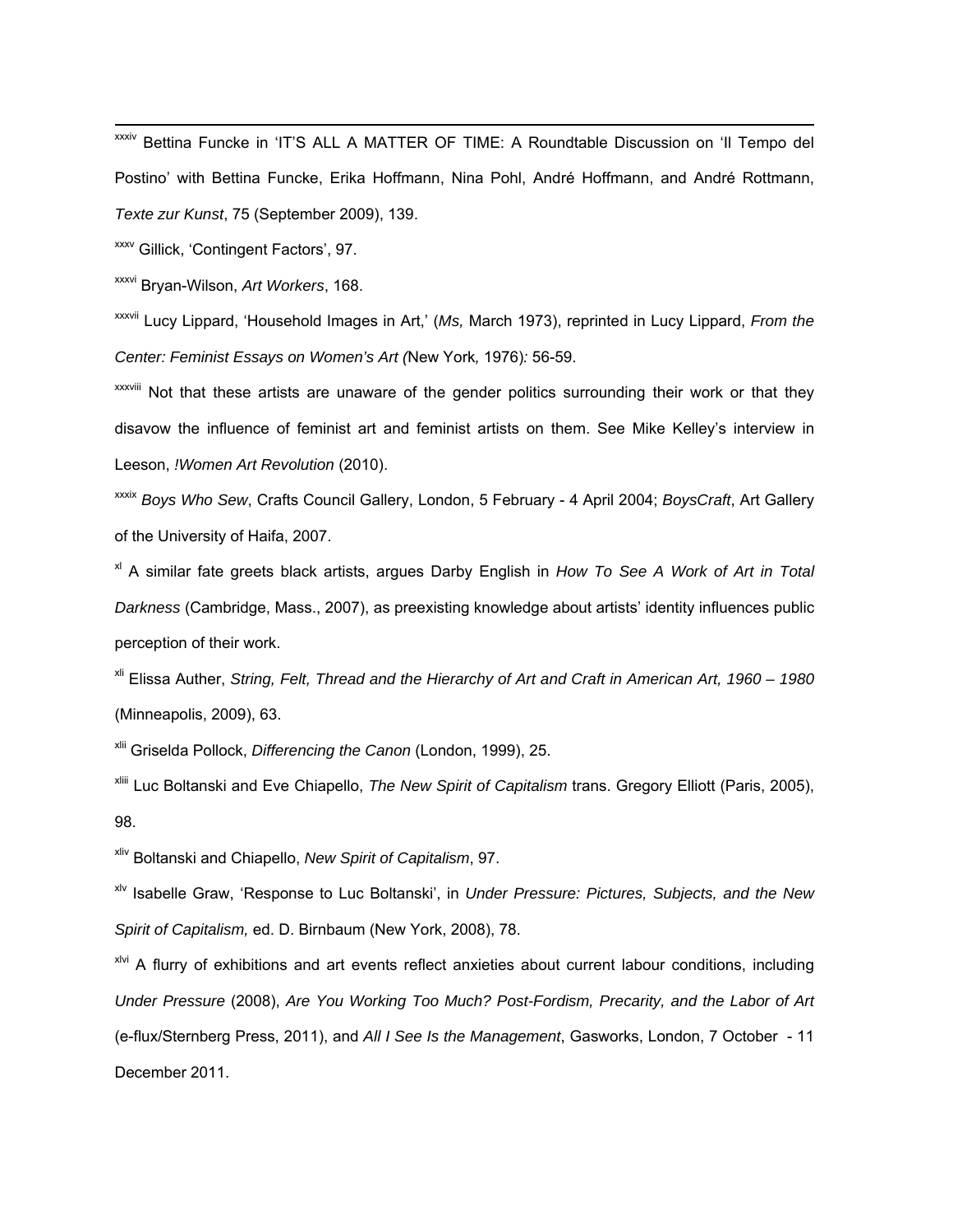xlvii See Gregory Sholette's *Dark Matter: Art and Politics in the Age of Enterprise Culture* (London, 2011).

xlviii A museum volunteer, who was named 'Volunteer of the Year' at a public art gallery awards ceremony in 2011, described her unpaid work as 'chocolate for the soul'.

xlix Graw, 'Response to Luc Boltanski', *Under Pressure*, ed. Birnbaum, 76.

l Nina Power, *One Dimensional Woman* (Ropley, 2009): 23-26.

li Victor Burgin noted this development in 'The End of Art Theory' in *The End of Art Theory: Criticism and Postmodernity* (Basingstoke and London, 1988): 140-204.

lii See James Meyer, 'No More Scale: The Experience of Size in Contemporary Sculpture,' *Artforum*, (Summer 2004*)*: 220-228.

liii Andrea Fraser, 'What's Intangible, Transitory, Mediating, Participatory, and Rendered in the Public Sphere?' *October* **80** (Spring 1997): 111-116.

liv Andrea Fraser quoted in Guy Trebay, 'Sex, Art and Videotape', *The New York Times* (June 13, 2004)

lv Nicolas Bourriaud, 'Preface to the Second Edition', *Postproduction: Culture as Screenplay: How Art Reprograms the World* (New York, 2002; reprinted with a new preface 2005), no page number given.

<sup>M</sup> Michael Foucault. *The History of Sexuality*, trans. Robert Hurley (London, 1978).

<sup>Ivii</sup> Angela Dimitrikaki, 'Labour, Ethics, Sex and Capital: On Biopolitical Production in Contemporary Art', in 'Biopolitics' special issue, *n.paradoxa: an international feminist journal* 28 (July 2011): 5-15.

lviii Andrea Fraser, 'From Critique of Institutions to an Institution of Critique', in *Institutional Critique and After, Volume 2*, ed. John C Welchman (Zurich, 2006), 133.

 $\frac{1}{x}$  Ukeles has noted that the 'Keeping of the Keys' was not part of the exhibition; on meeting the Head of Security "he looked at me and he says: 'don't even think about it. I don't know why we ever let you do that before. " Ukeles, '25 Years Later', 1998.

 $\mu$  Andrea Fraser's 'Welcome to the Wadsworth' was just one of the significant commissions that Miller-Keller initiated as curator from 1975-1998 of the MATRIX programme, the first contemporary art programme within an encyclopedic museum.

<sup>Ixi</sup> Ukeles, '25 Years Later.'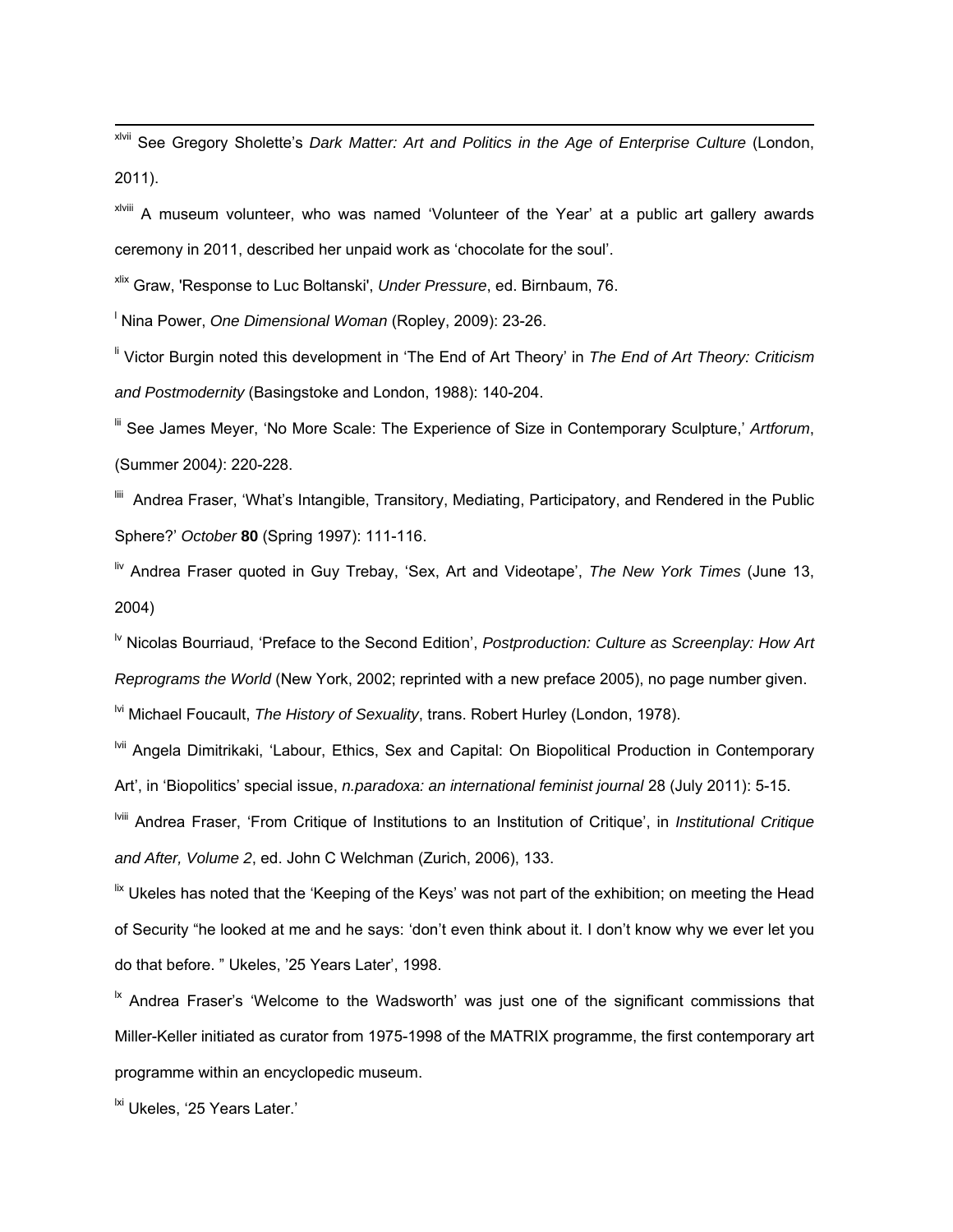lxii *Janine Antoni, MATRIX 129*, January 7 – April 28, 1996, Wadsworth Atheneum, Hartford, Connecticut.

lxiii Elizabeth Freeman, 'Introduction', *GLQ: A Journal of Lesbian and Gay Studies* 13:2-3 (2007): 156- 76.

lxiv August 10 until October 20, 2002, Guild Hall Museum, East Hampton, NY.

 $\frac{1}{x}$  4 March – 16 July, 2007, curated by Connie Butler, Geffen Contemporary at the Museum of Contemporary Art, Los Angeles, CA, traveled to the National Museum of Women in the Arts, Washington, DC, PS1 Contemporary Art Center, Brooklyn, NY, and Vancouver Art Gallery, Vancouver, BC.

lxvi The Baltimore Museum of Art, October 12, 2003 - January 11, 2004; the Des Moines Center for the Arts, May 15 - August 1, 2004; Wexner Center for the Arts, September 17, 2004 – January 2, 2005.

<sup>Ixvii</sup> Tirdad Zholghadr's indication that 'workers' employed to staff the piece were paid less than they would to work in an Istanbul shop, in his review in *Frieze* ('11th Istanbul Biennial', *frieze* 127 (2009), http://www.frieze.com/issue/review/11th\_istanbul\_biennial/, last accessed 12 March 2012), was refuted by the organizers in an email of 16 February 2012 to the author.

lxviii *Shared Women*, Los Angeles Contemporary Exhibitions (LACE), Feb 28th - April 8th, 2007. http://www.emilyroysdon.com/index.php?/projects/shared-women/ Accessed 9.3.2012.

lxix Kathleen Ritter, 'How to Recognize a Furtive Practice: A User's Guide', in *Lieux et non-lieux de art l'actuel* (Montreal, 2005).

lxx 'dOCUMENTA 13', *Universes in Universe*, http://universes-inuniverse.org/eng/bien/documenta/2012 Accessed 9 March 9 2012.

<sup>Ixxi</sup> Thanks to Alex Ross for this reference.

lxxii Bourriaud, *Postproduction* (2002), no page number given.

<sup>Ixxiii</sup> Thanks to Marina Vishmidt for making this point in an email to the author.

lxxiv See Søren Andreasen and Lars Bang Larsen, 'The Middleman: Beginning to Talk about Mediation', in Paul O'Neill, ed., *Curating Subjects* (Amsterdam 2007): 20-30